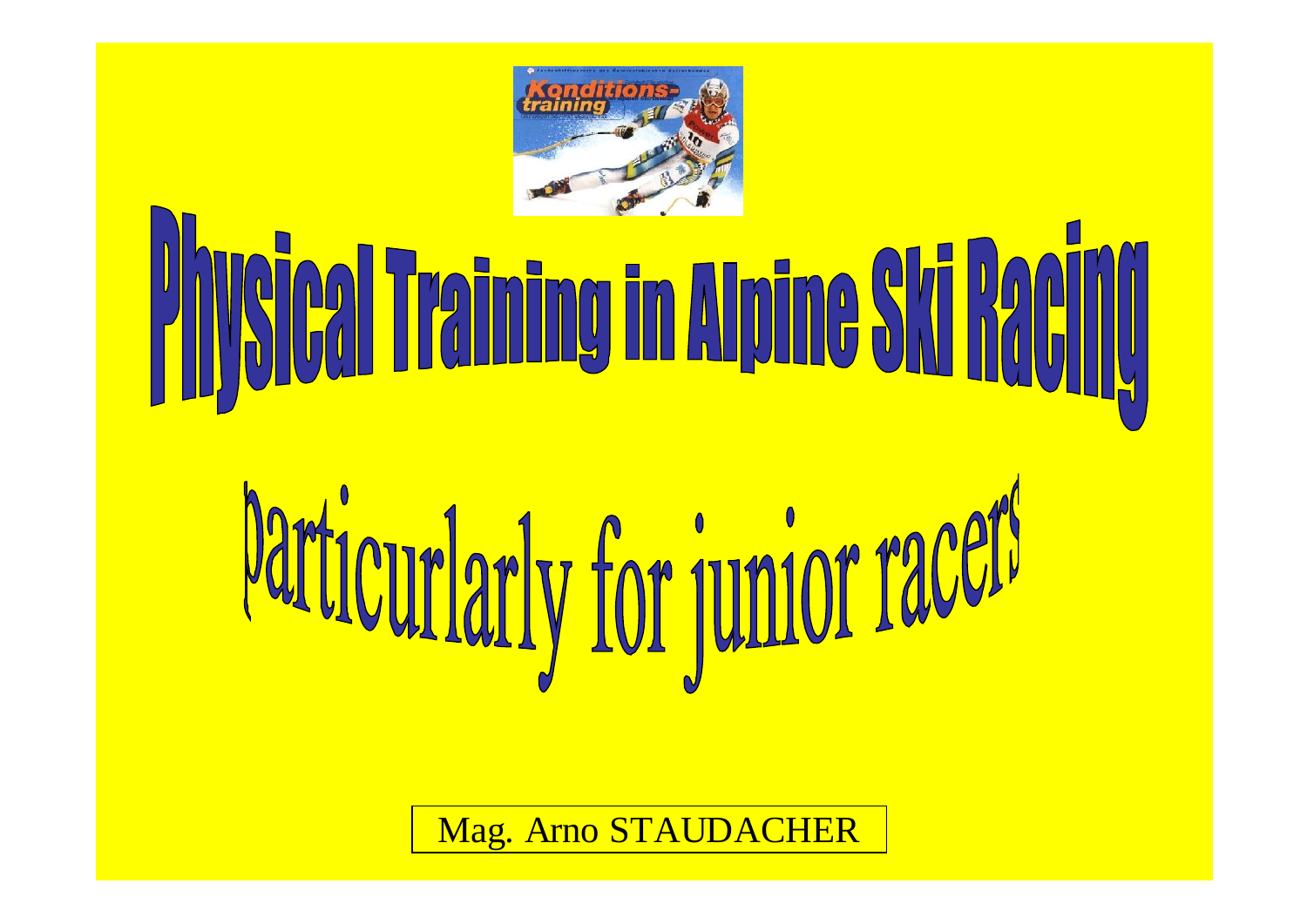## Aims of physical training

- Increase in performance capacity = aspect of increasing performance
- Maintainance of physical health = preventive aspect

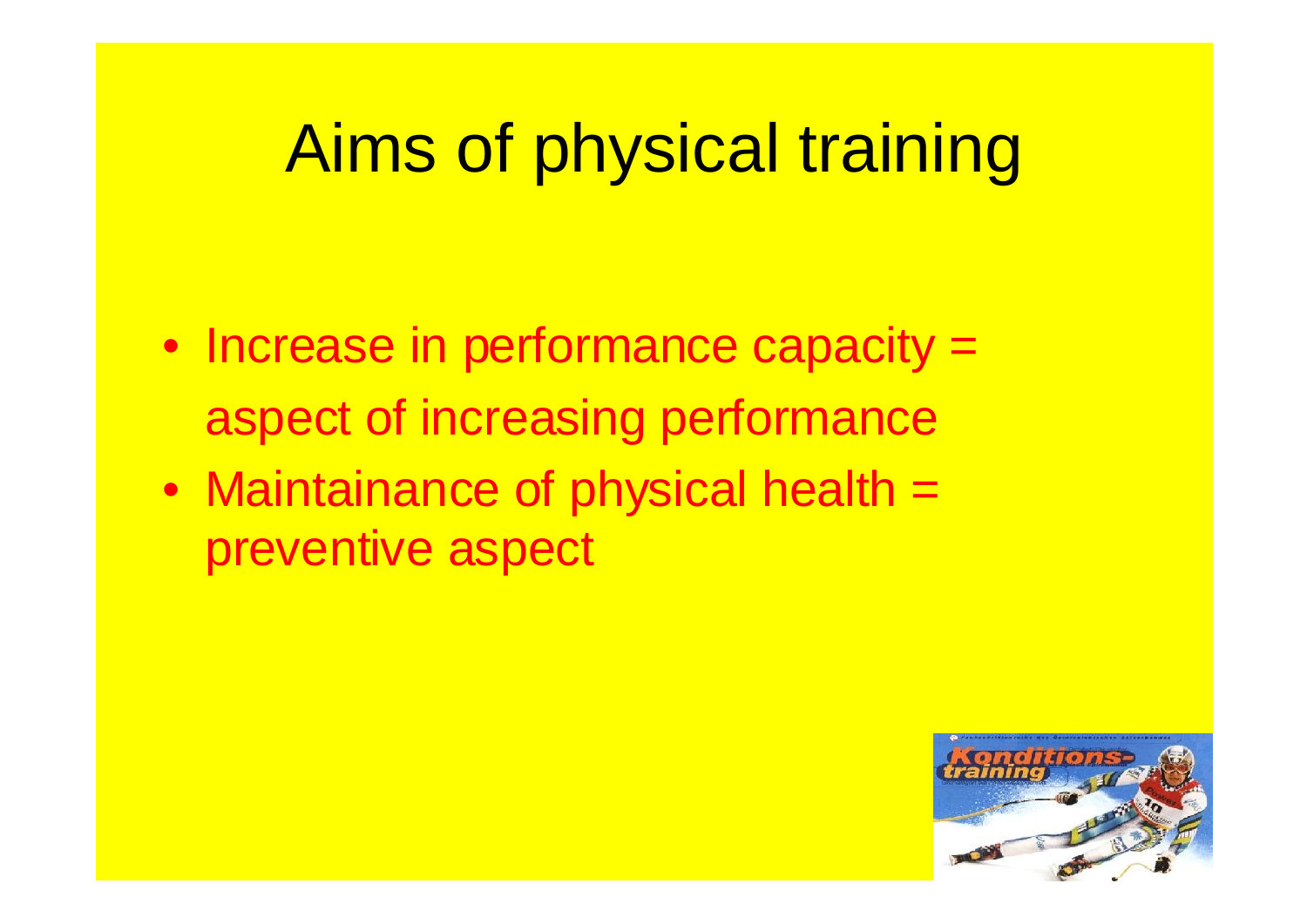#### Increase in performance

There is no relevant correlation between training volume and performance ability.

The training volume can only explain 9% of the differences of performance!

EHRICH/PITSCH 1998



The quality of the training is decisive!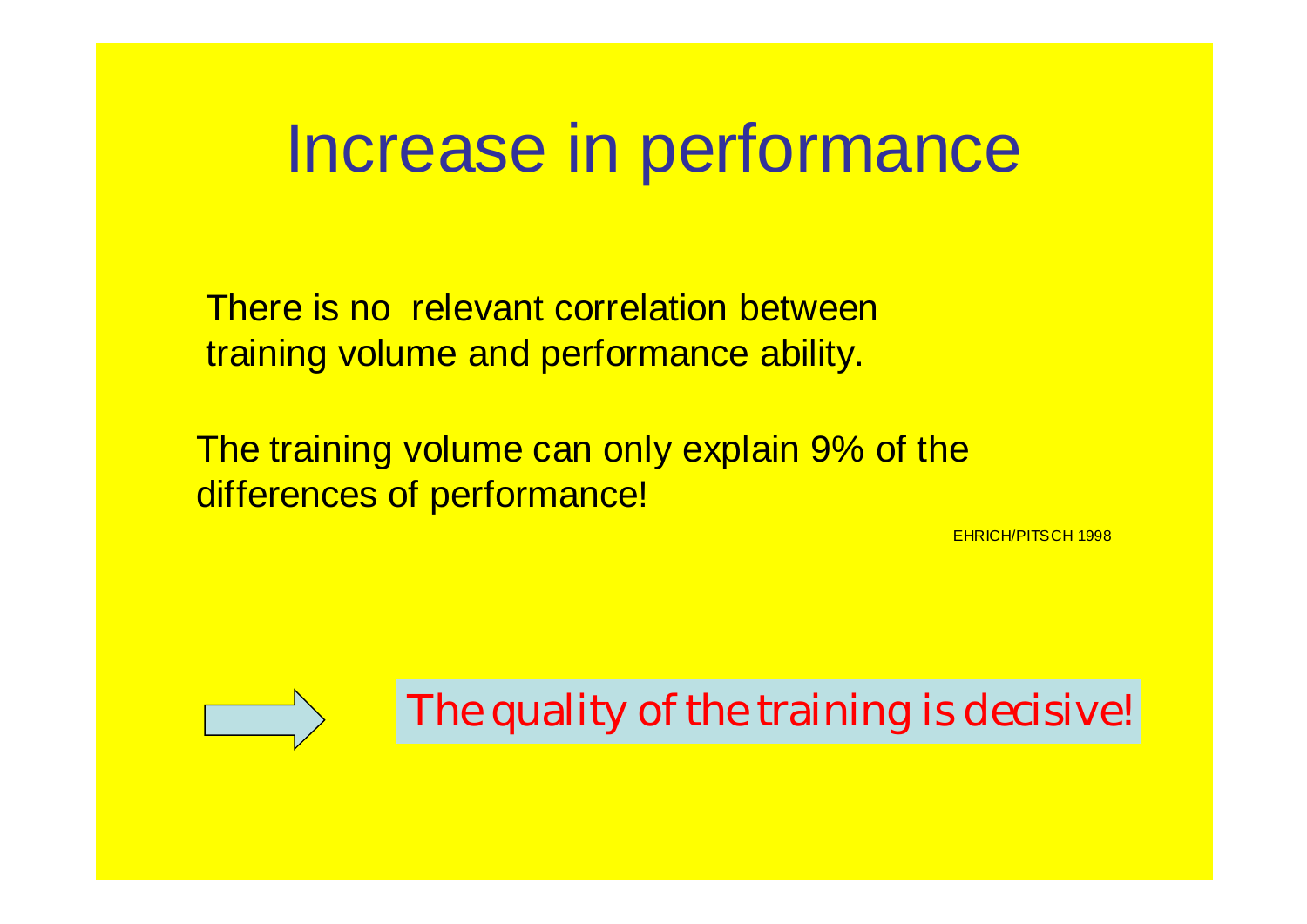

#### **Central Idea – long-term development**

- **The building up of the training has to be planned in a long-term way! In the so-called contact training, all skills up to the individual limits must be devoloped, in order to catch up with the world's best ski racers.**
- **This is just possible, if the basis is already approached in childhood and adolescence.**
- **If you have to make up fundamental skills in adolescence, you can lose 1-2 years!**

**Performance (Leistung)**





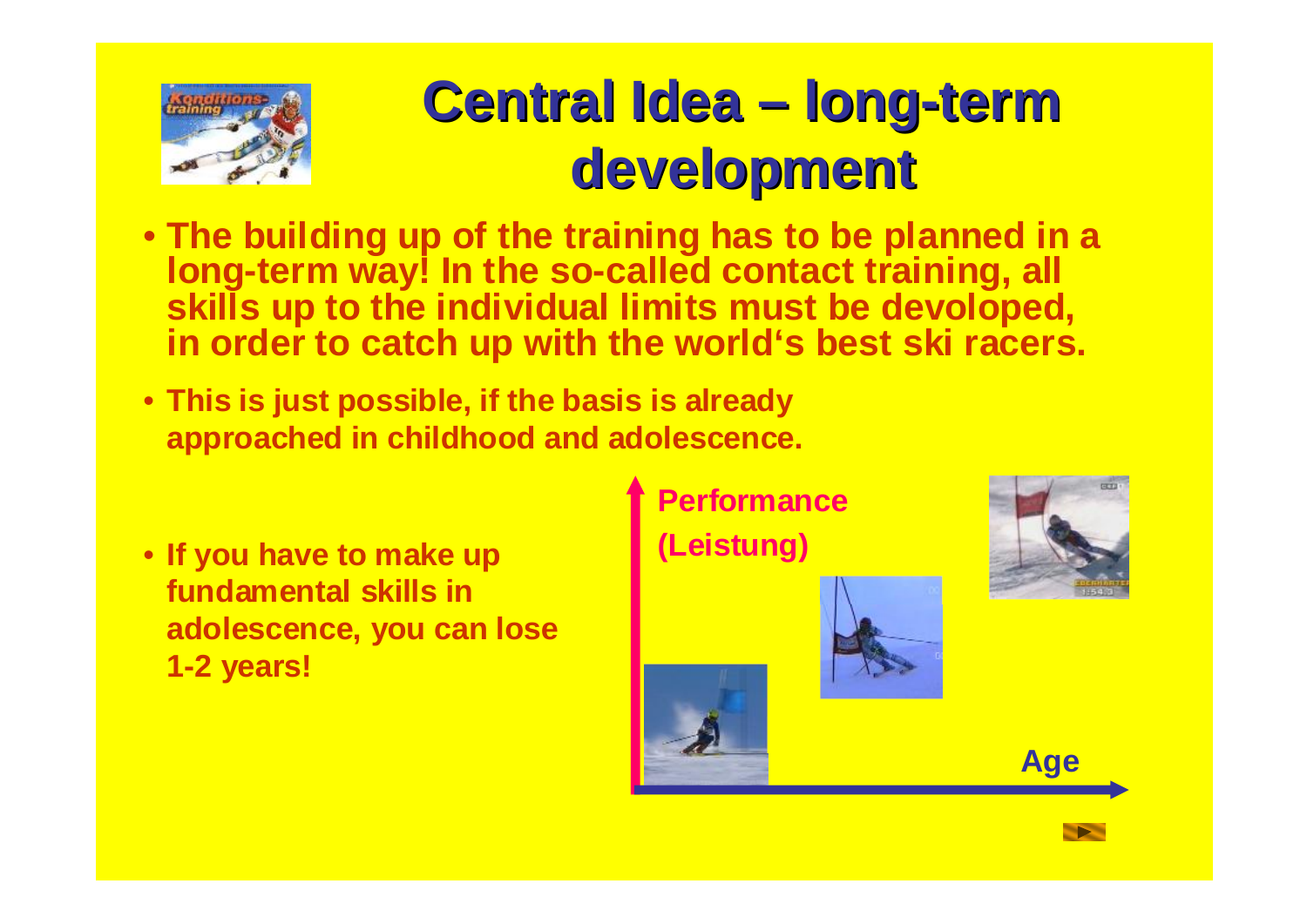

## Everyday Theory

#### "A good skiing technique can not compensate a bad physical condition!

Rather with today`s ski material a proper technique can only be developed on the basis of good physical qualification!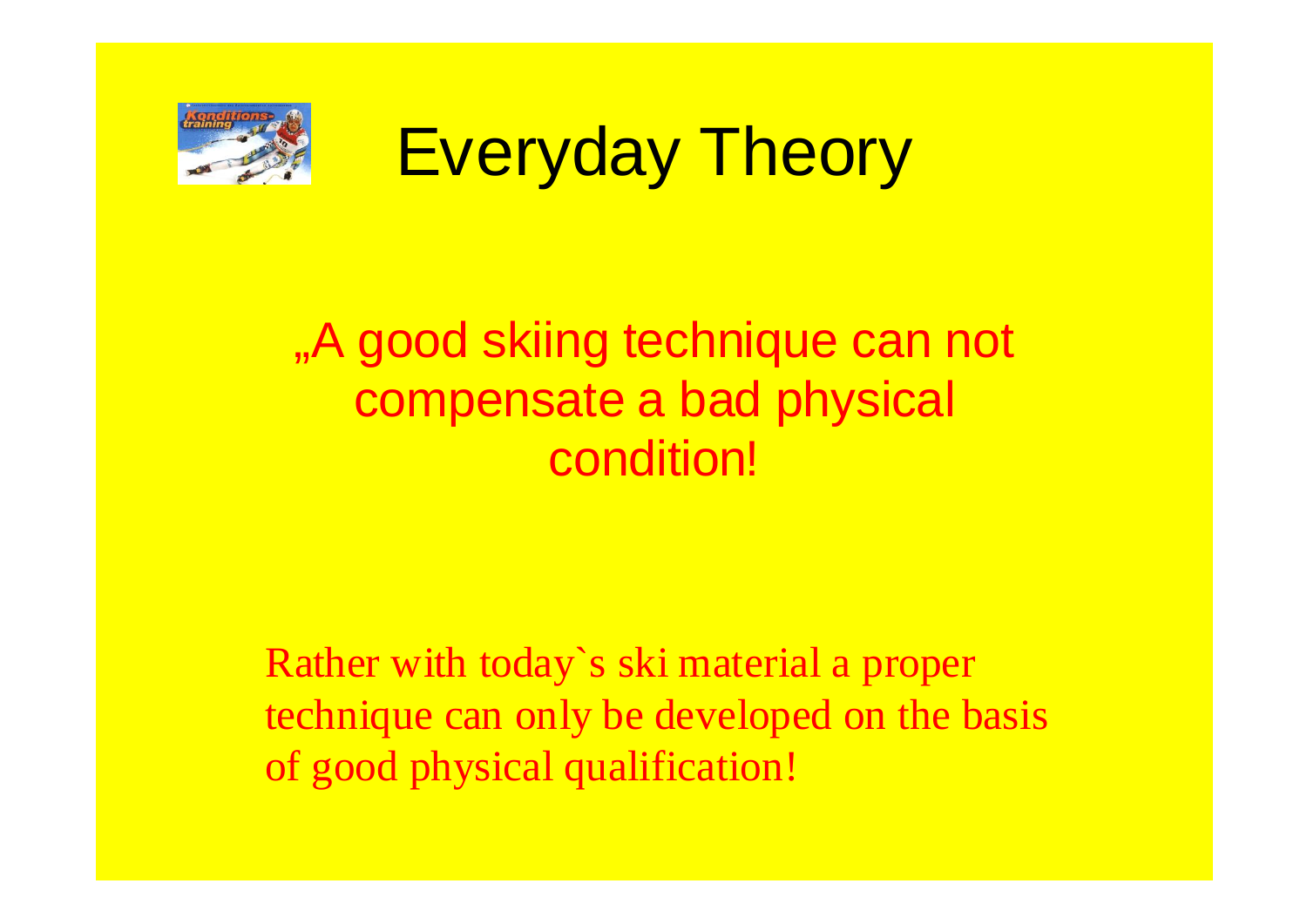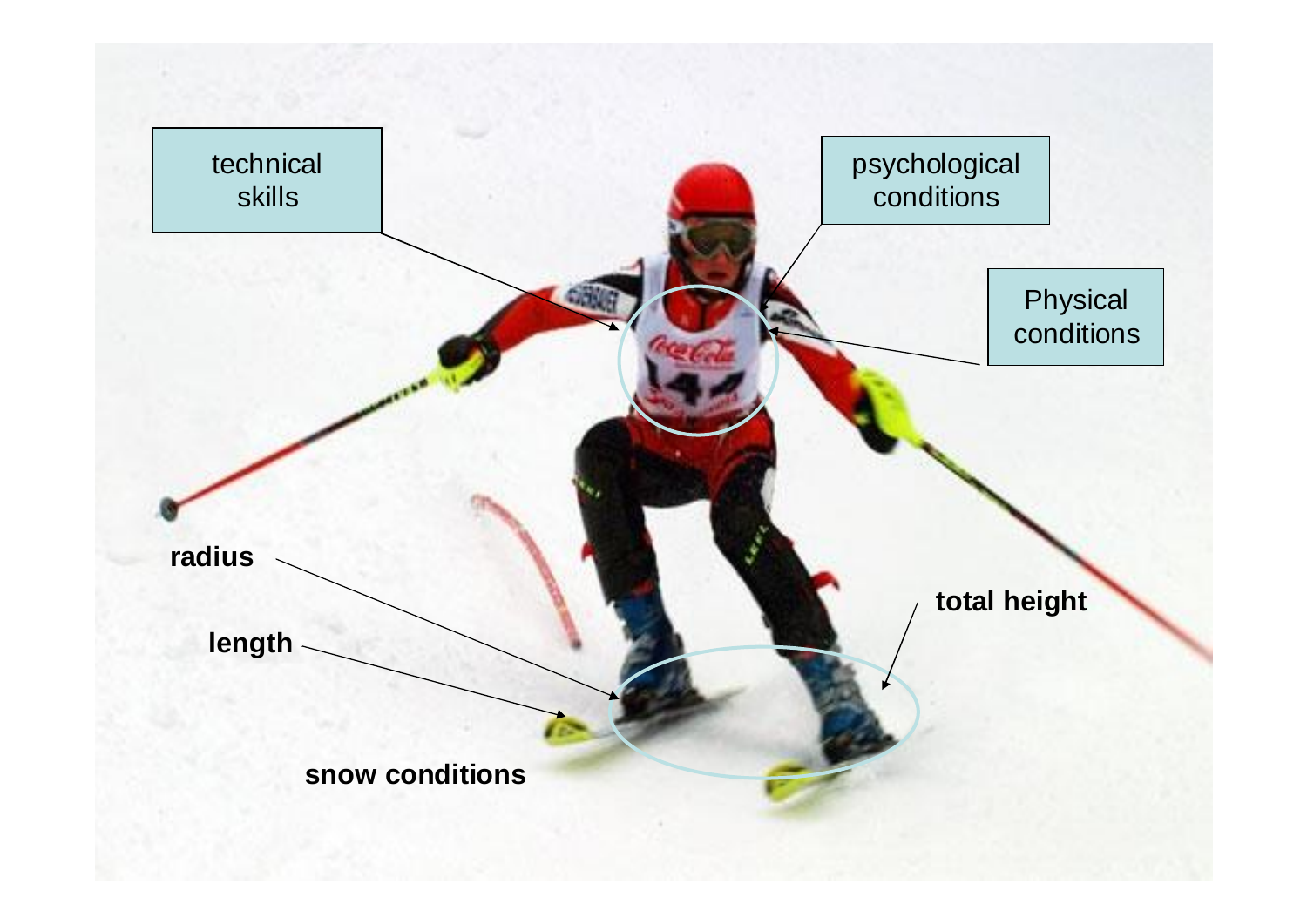

**new generation of ski racers Higher outer forces**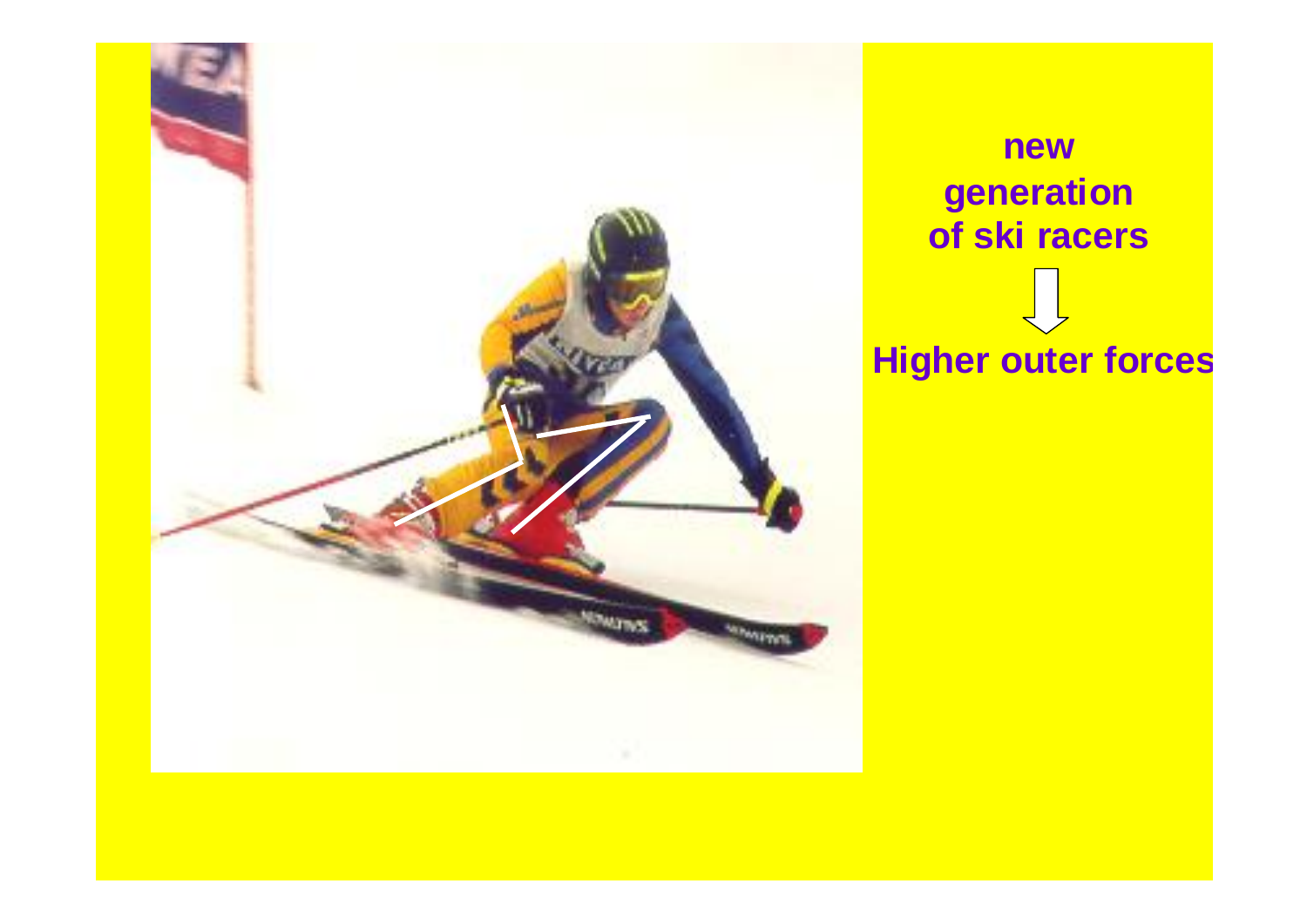#### **PHILLE STABILITY OF LEG AXIS IN PERIODS** OF GROWTH !!!!

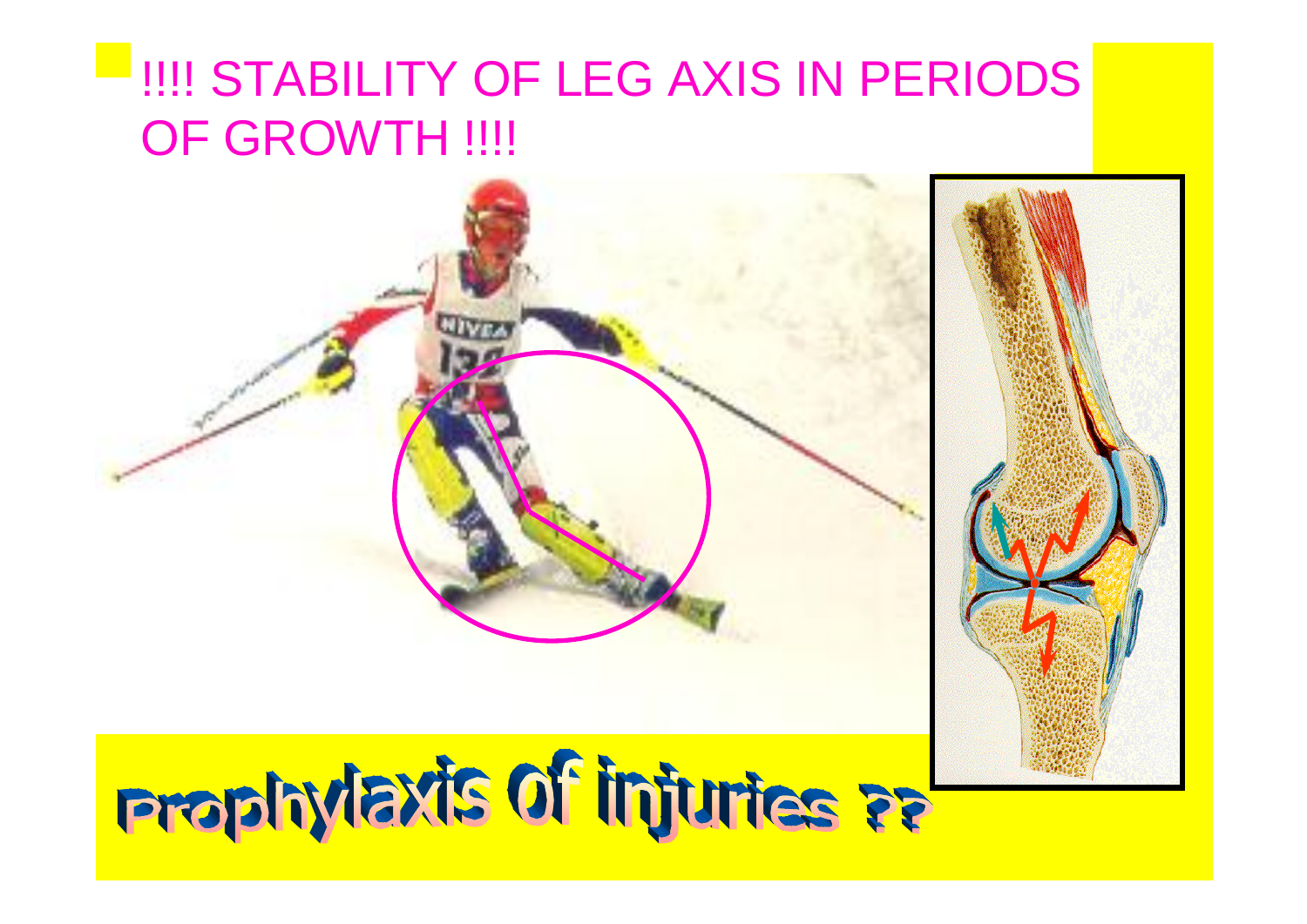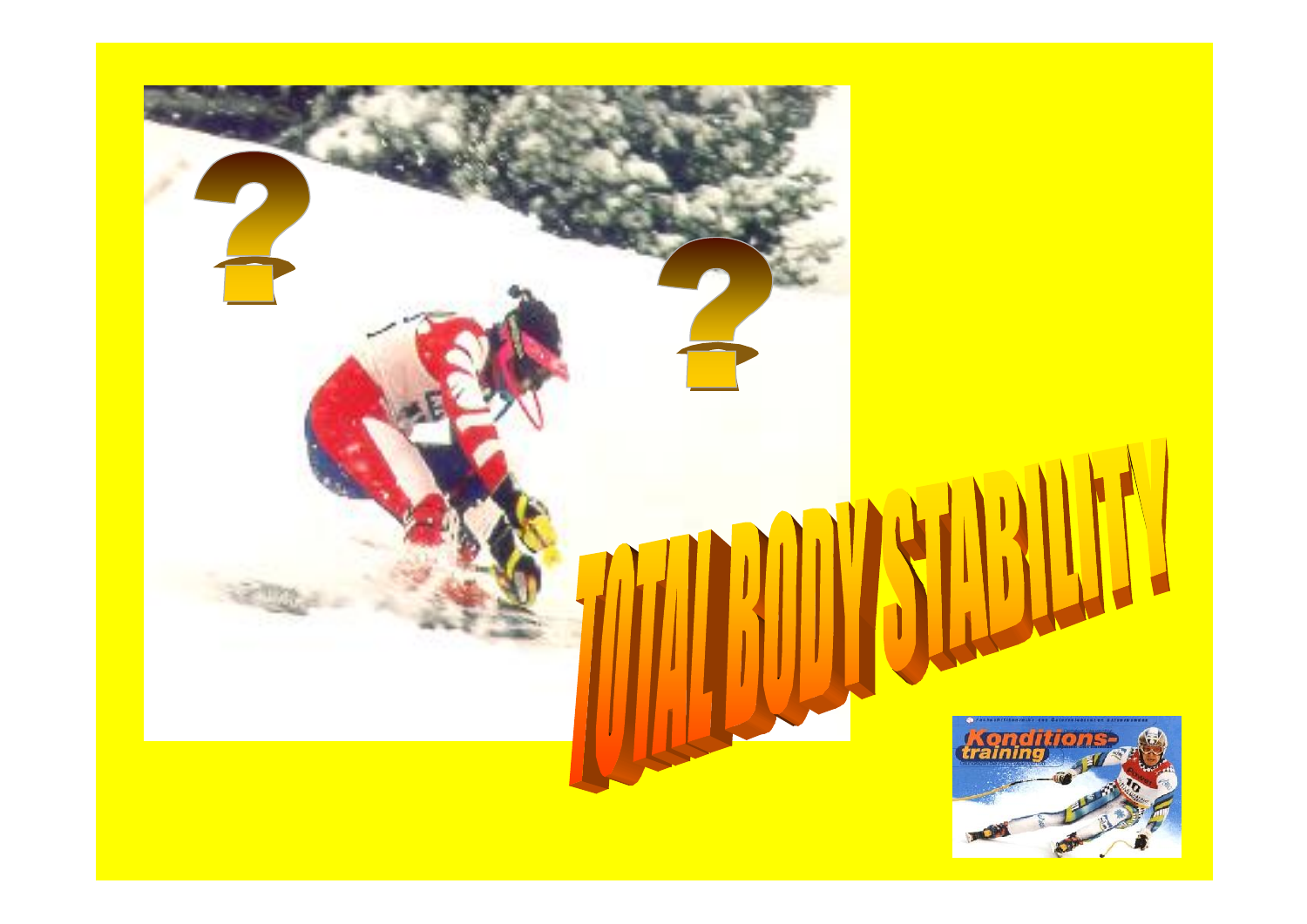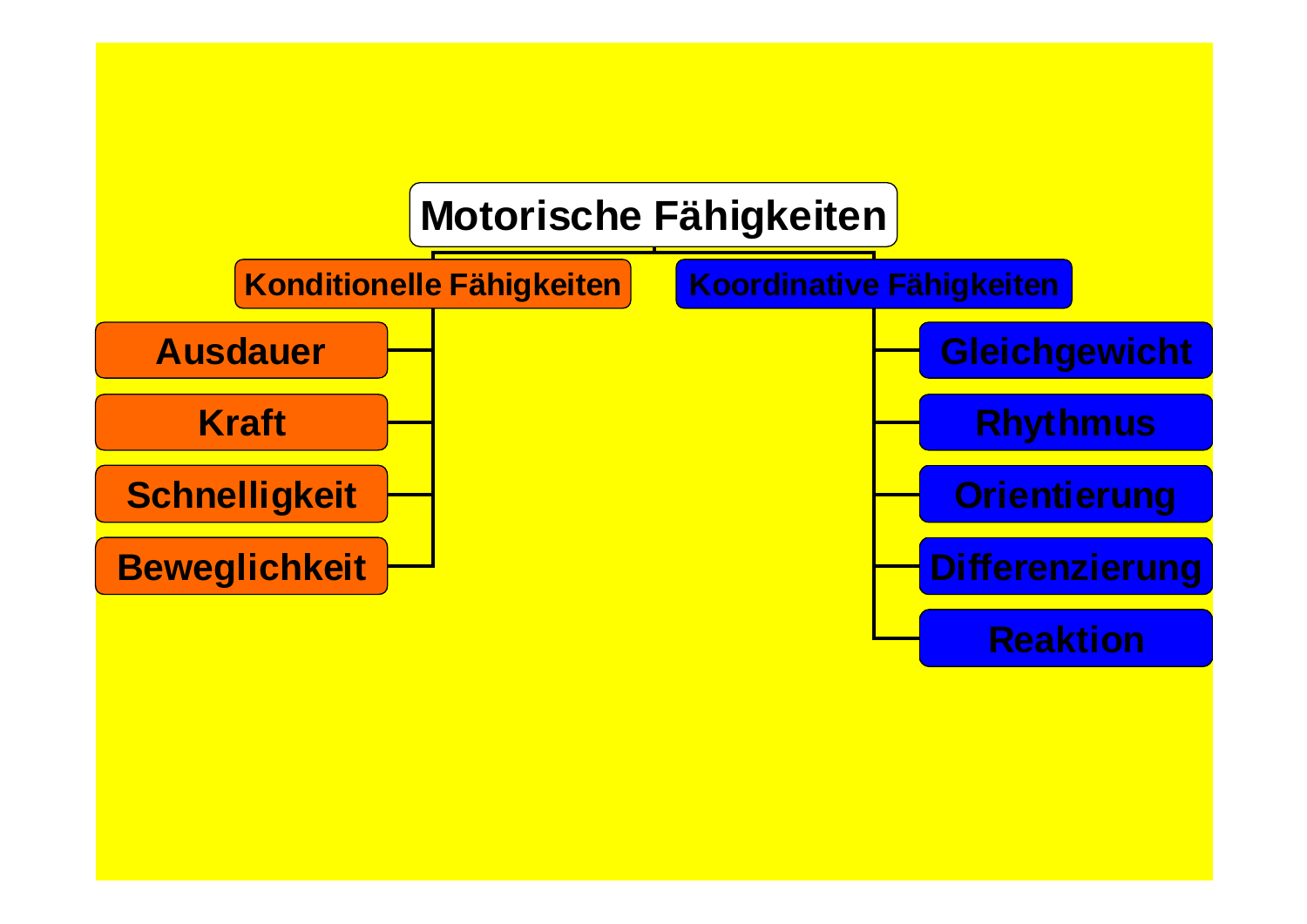Coordinative orientated physical conditioning

- STRENGTH
- SPEED
- BALANCE ABILITY but also with
- ENDURANCE and FLEXIBILITY
- COORDINATION PLAYS A DECISIVE ROLE!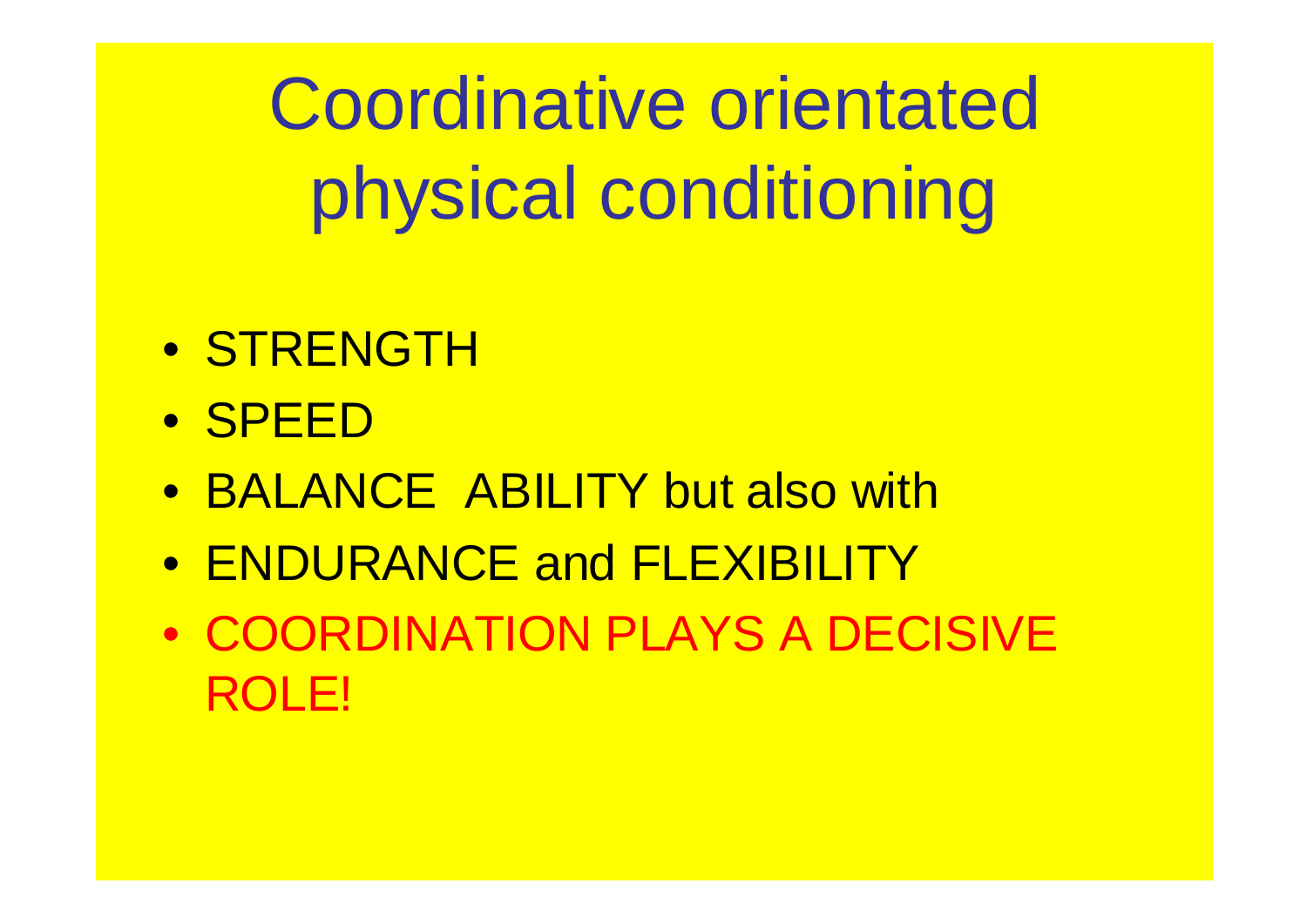### Fundamental Methods

- Variation is the central aim
- Repeat without repetition
- Experience of contrast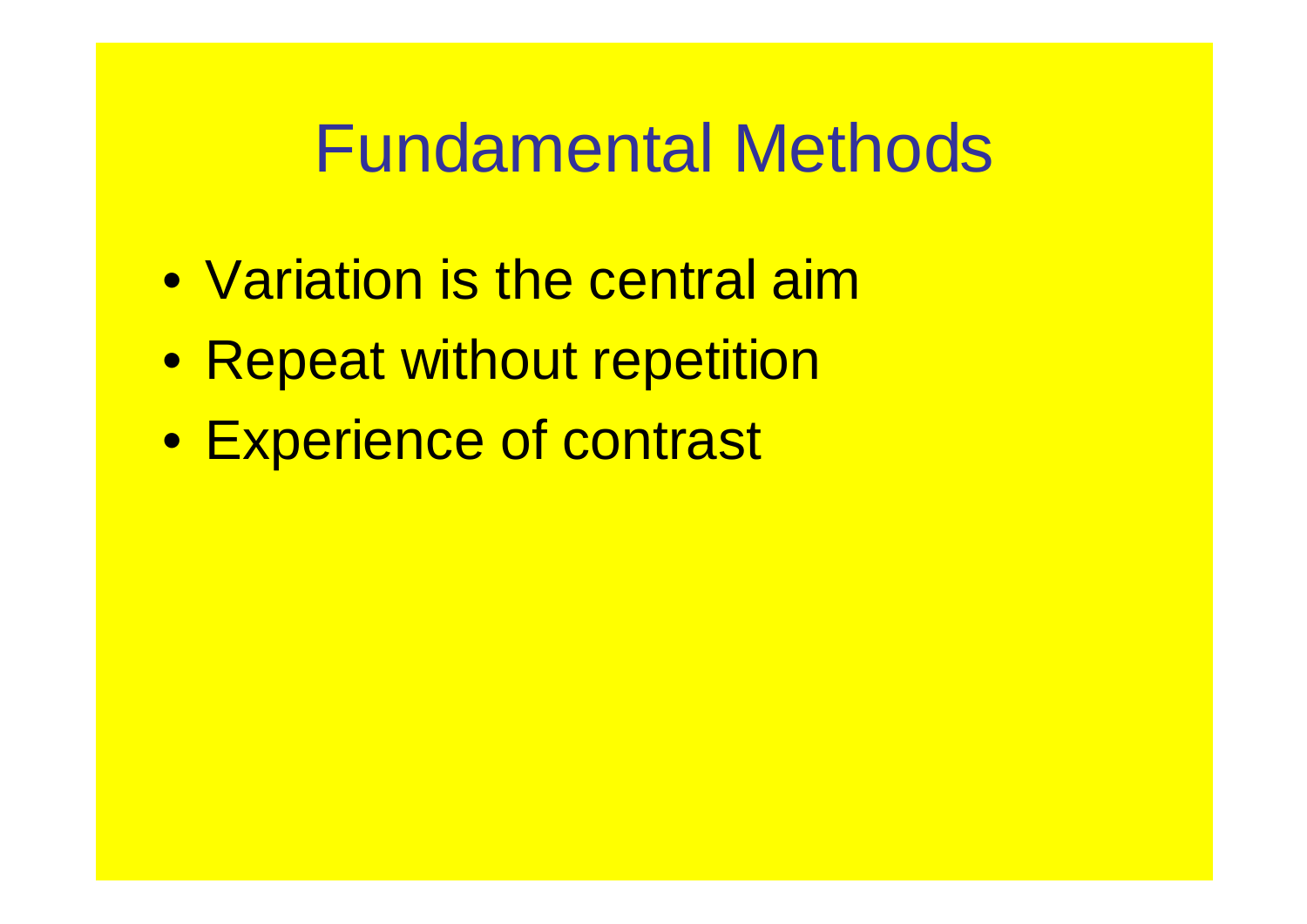## IMPORTANCE OF MOVEMENT **COORDINATION**

- Improved motor learning ability
- More economical movement that means sparing metabolism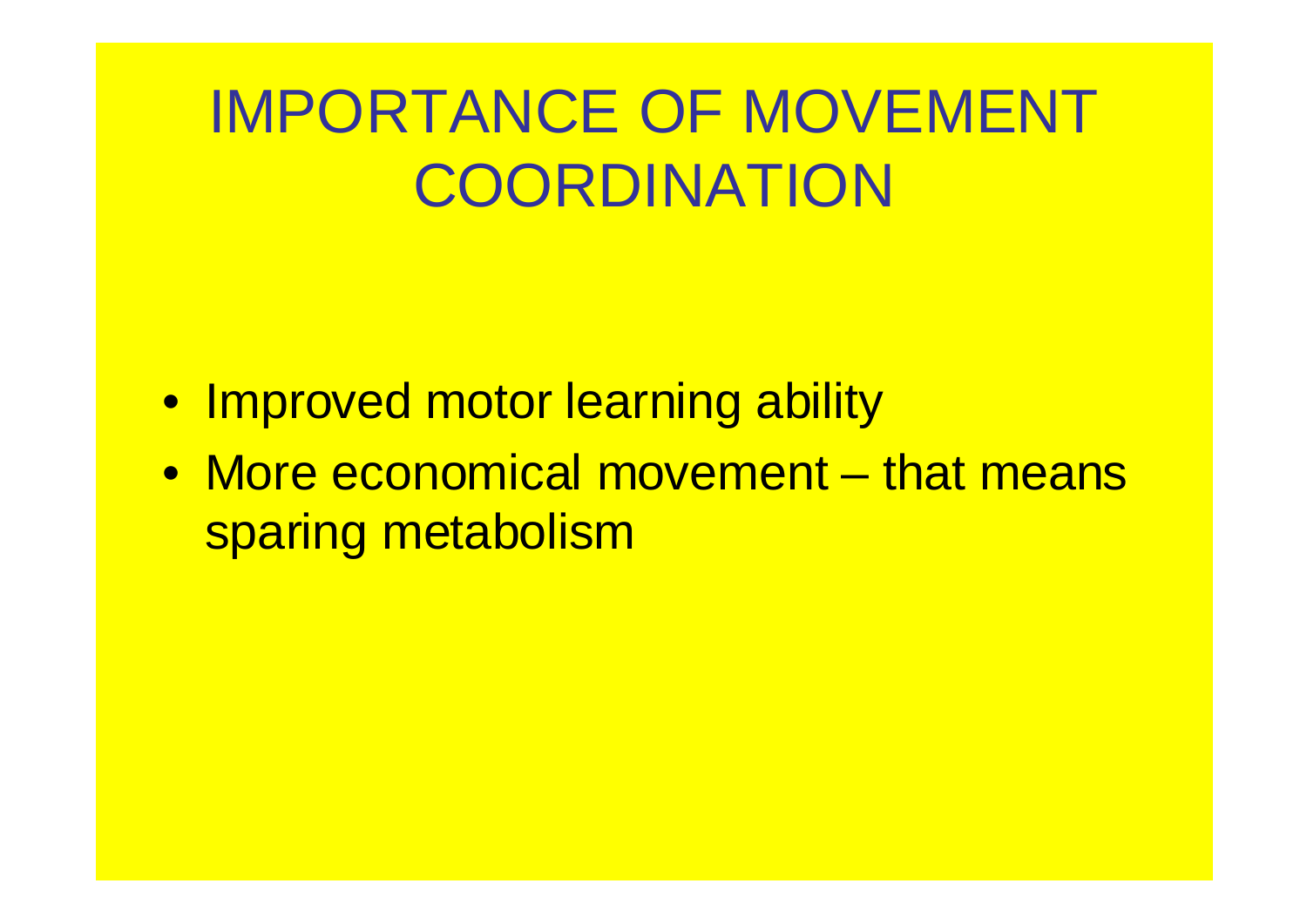#### **Significance of complex strength**

**Skiing sport is gradually developing to a strength sport because of the strong side cut and the elevating plates. As a result, the requirements in fitness training are changing. A thick thigh is not sufficient for the specific forms of strenght required with skiing (such as explosive strength or strenght endurance). Furthermore, skiing strains the total body. Therefore, corresponding forms of training must be applied (e.g. basic squats).**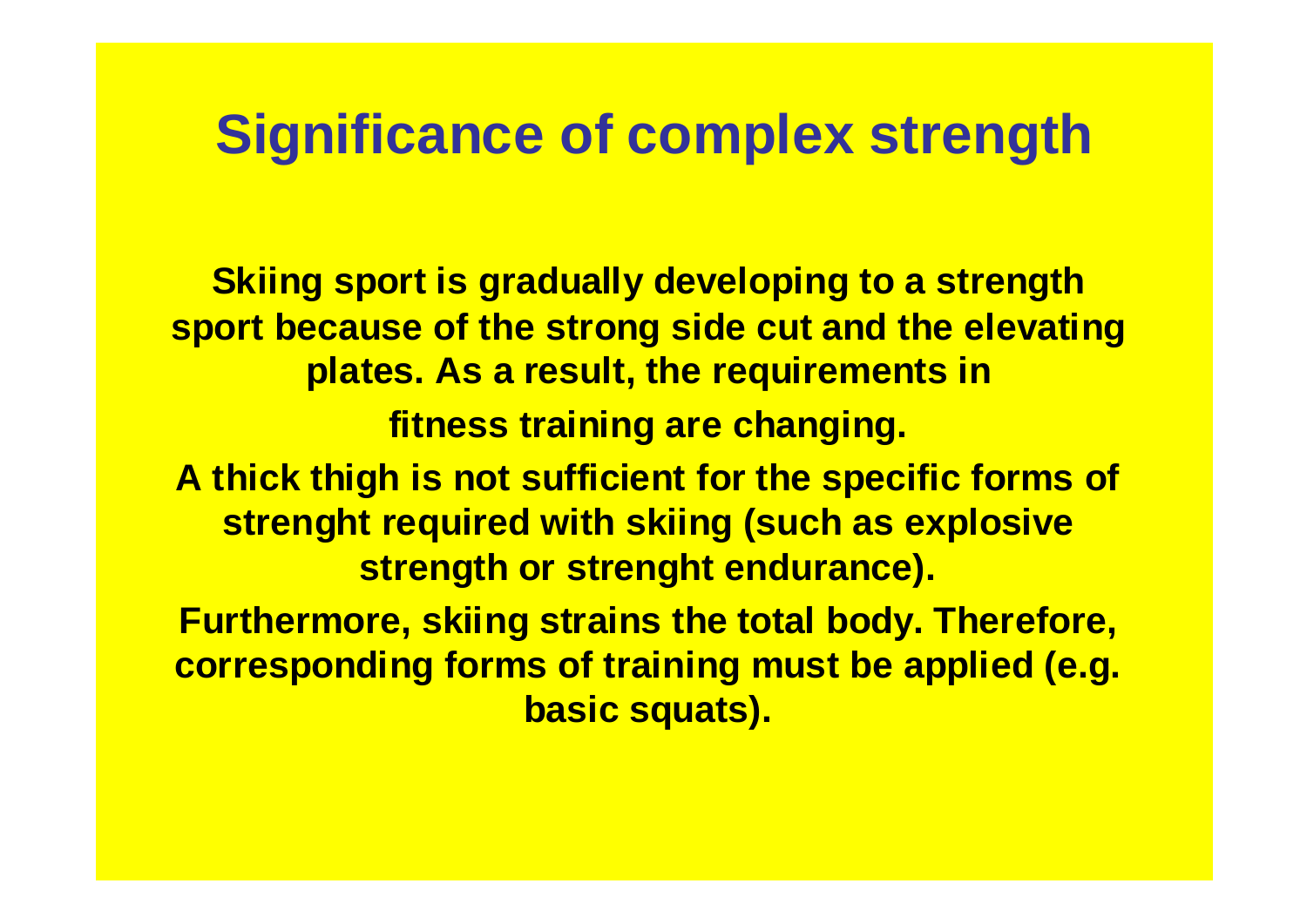

#### **Central Idea – Complex Strength**

#### Exercise Complexity

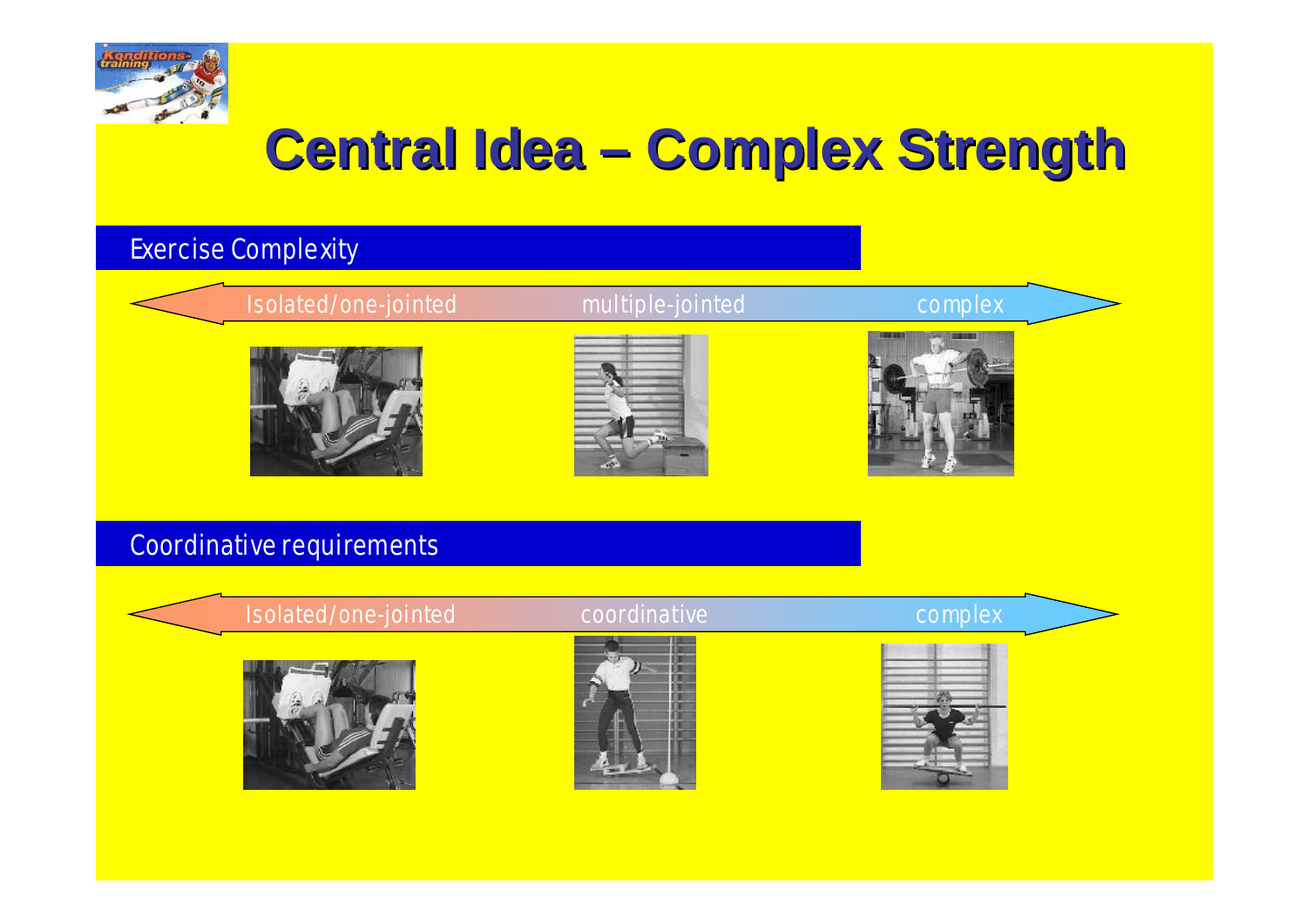#### Techniques to stabilize the leg axis







hurdles







joggling front squat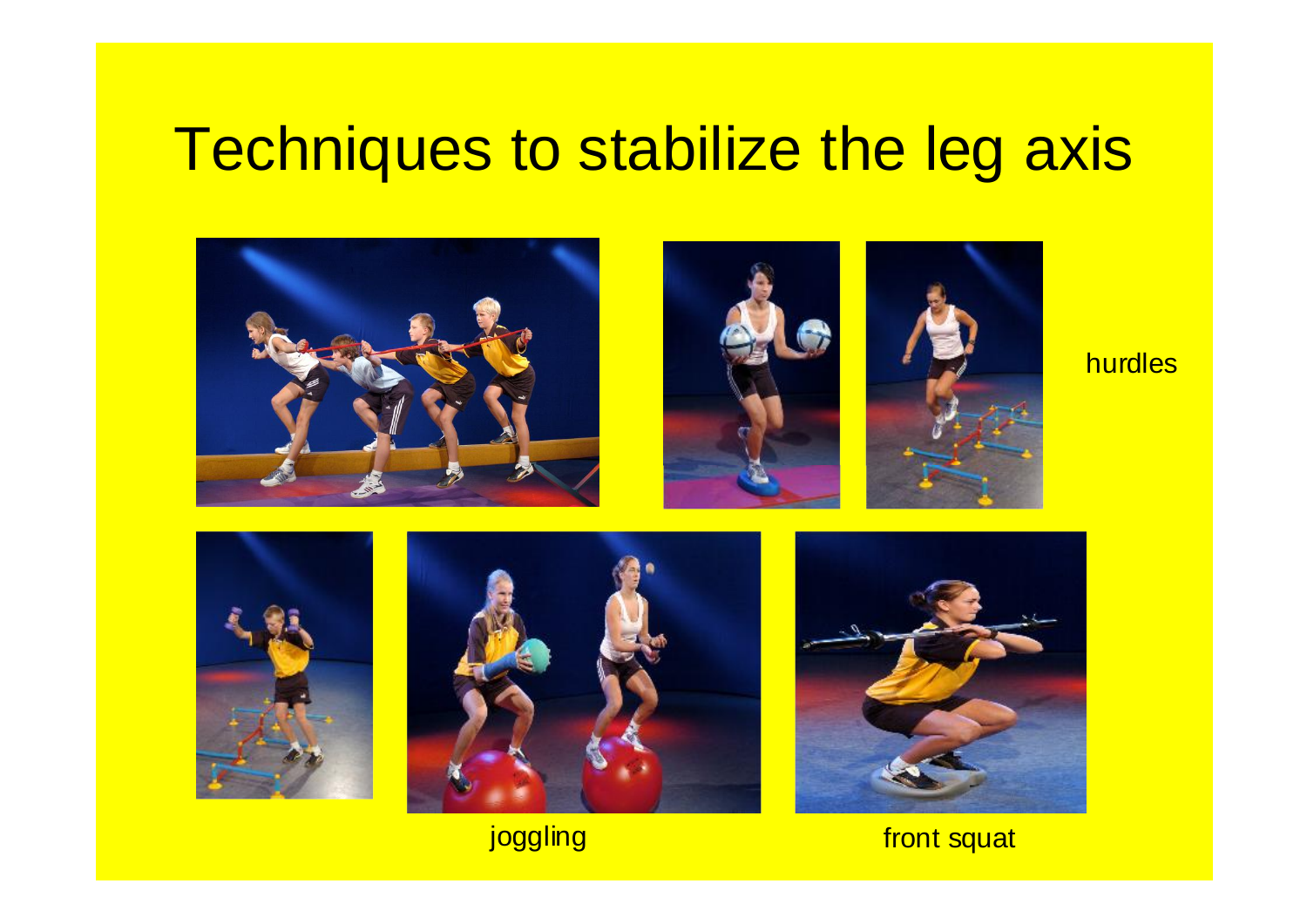

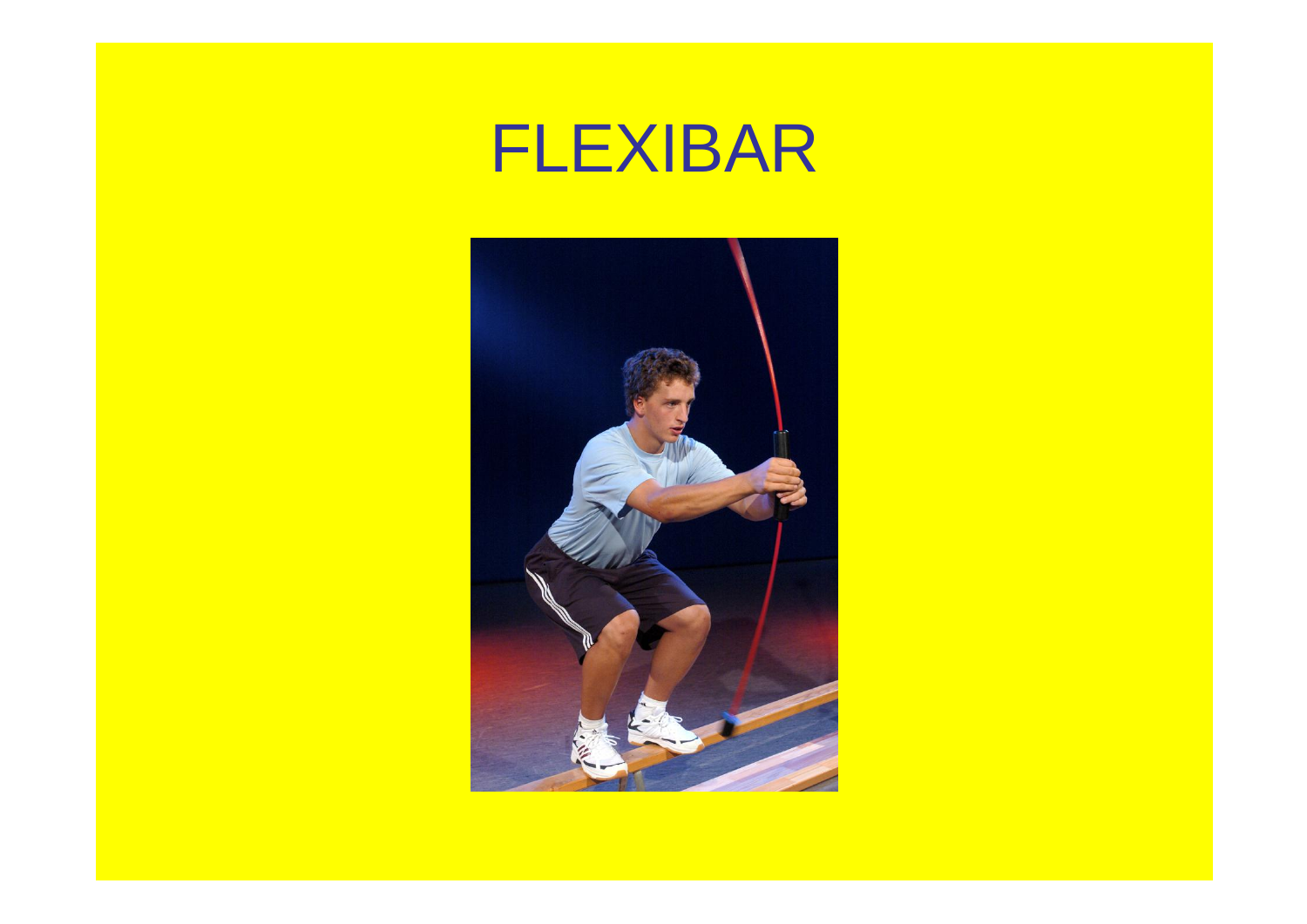## "A step forward"











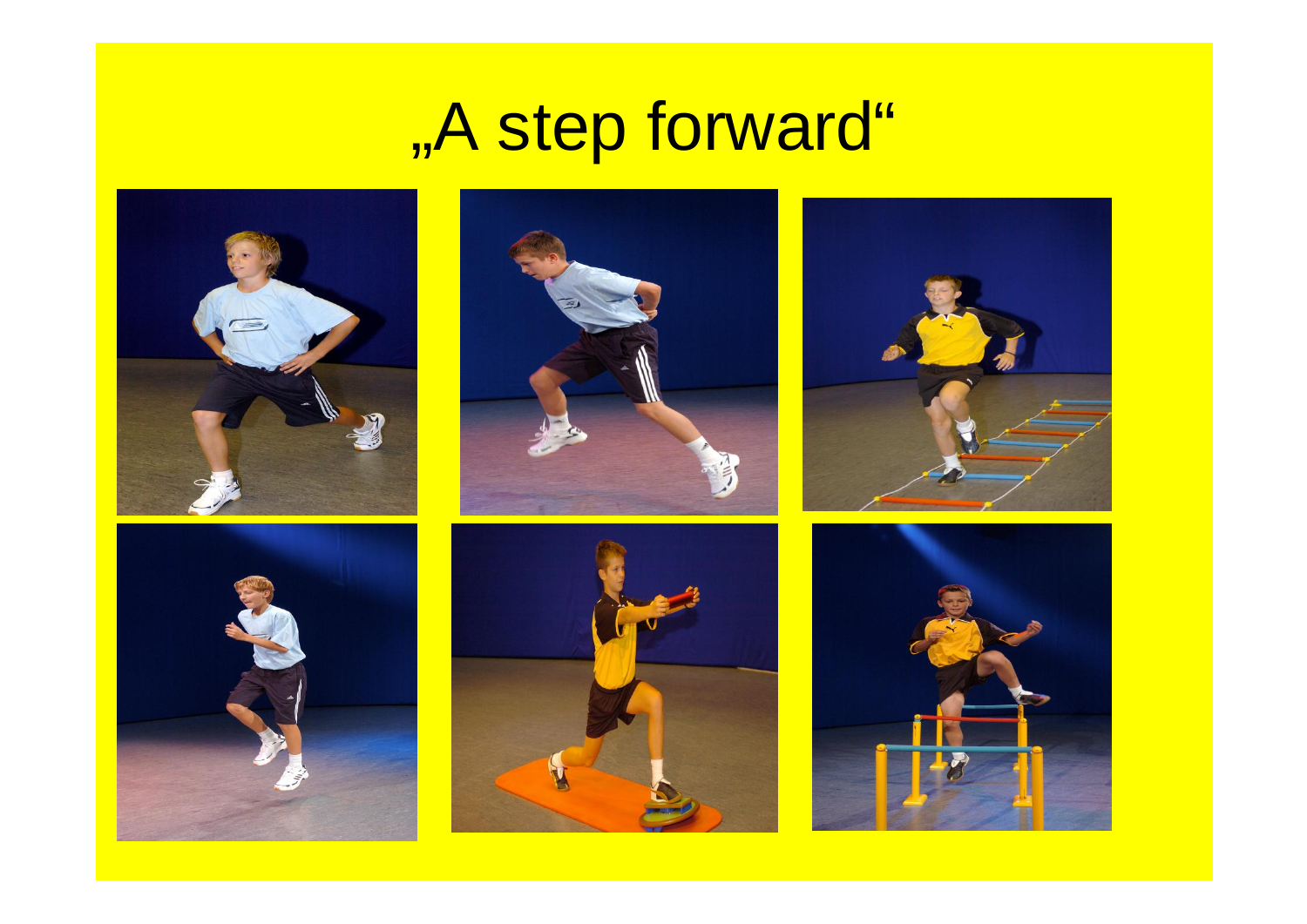

#### **Trunk Training**









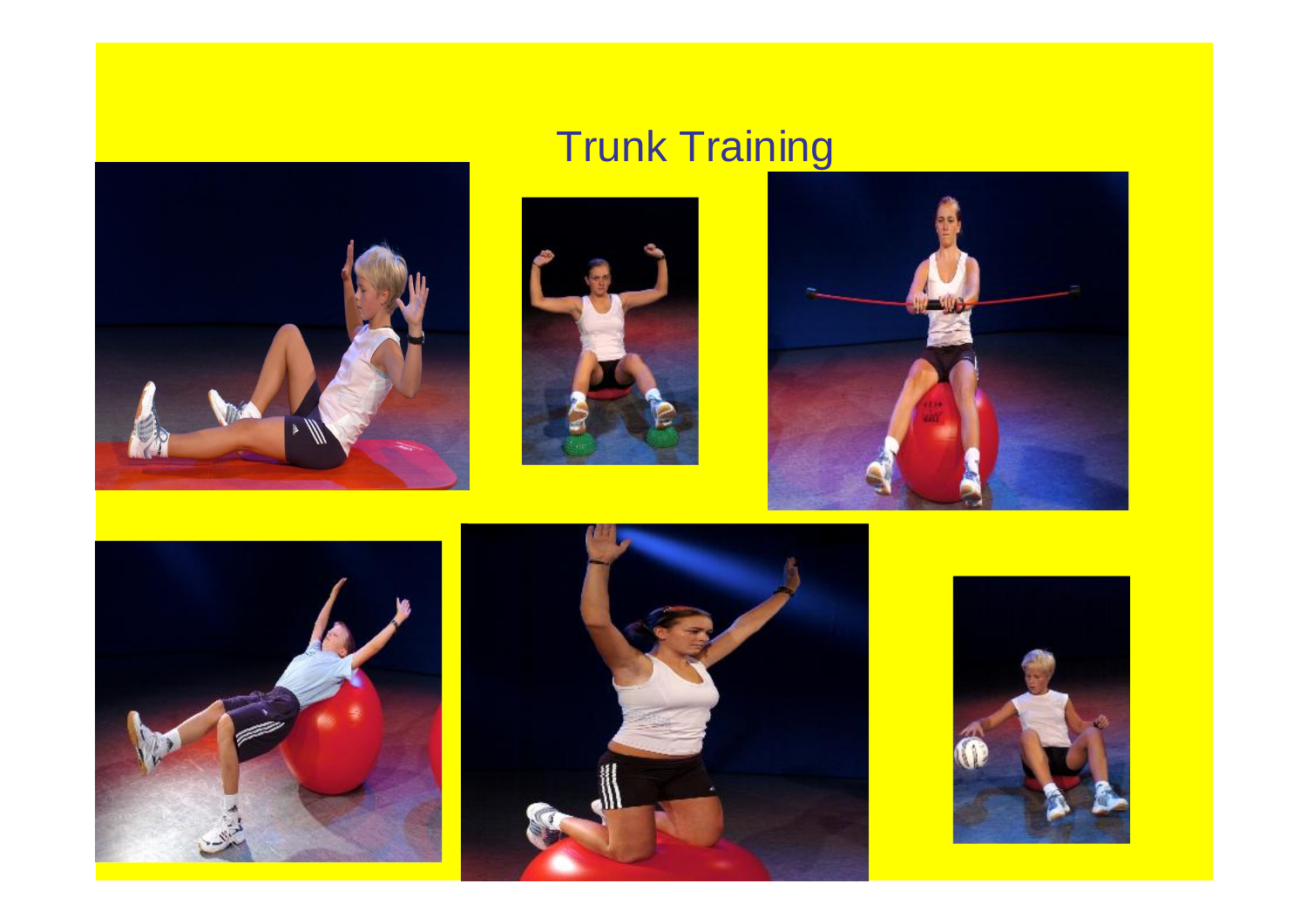#### **Prof Dr. Schmidtbleicher – weight training in childhood and adolescence**

- Beginning at the age of 8, weight training should be included within competitive sports – however, avoiding supramaximal excentric exercises and jumps with extraweights.
- Special attention has to be paid to the first puberal phase: weight training during that period of extreme bone-growth may have detrimental effects on the epiphyseal lines.
- After puberty training needs to be adapted to the adult training – gradually.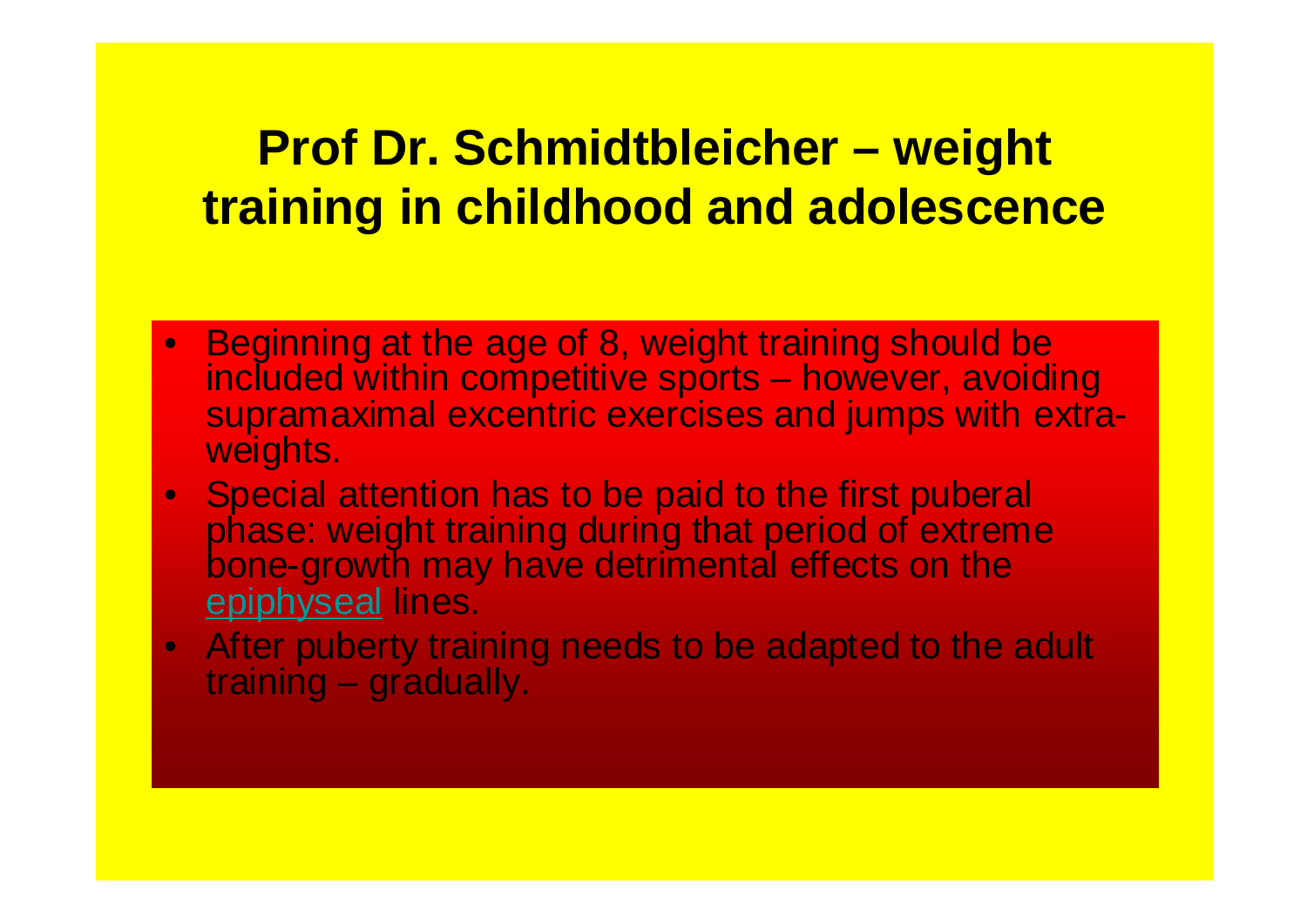#### **consequences:**

- **Specific exercises are therefore essential for the abdominal as well as back muscles, especially for the primarily stabilising muscles close to the joints.**
- **This is especially important for weight training in childhood and adolescence**
- **Form is decisive!!! (technique)**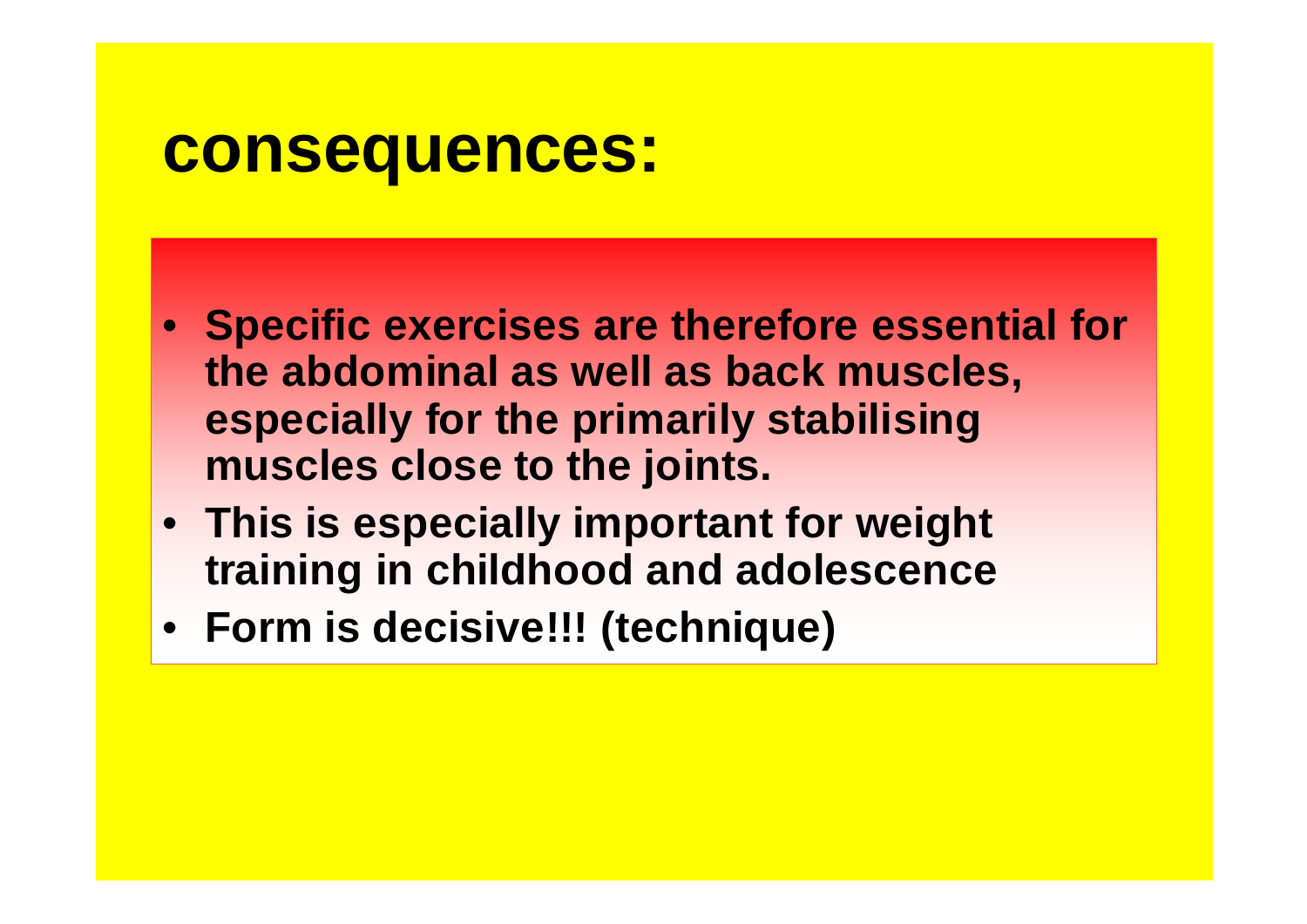**Résumé: why is it necessary to train the trunk for skiing?**

- **physiologically: an adequate trunktraining protects against too much strain on the spine**
- **ski-specifically: an adequate trunktraining enables the athlete to transfer forces onto skis**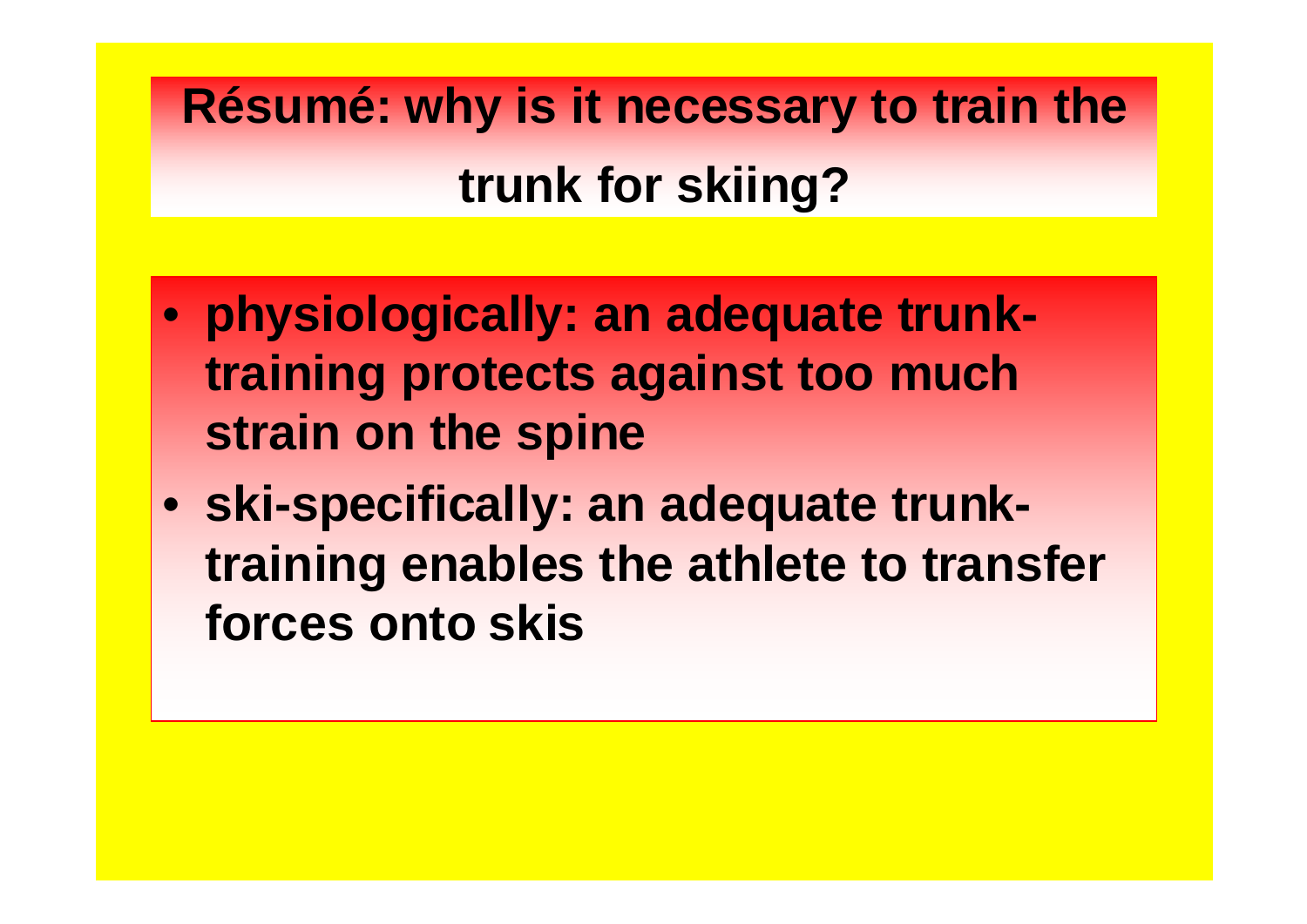## **Mobility**

- Dependent on the mobility in the joint itself and the stretching ability of the muscular system
- Shortened musculature provokes muscular dysbalances and even inflammations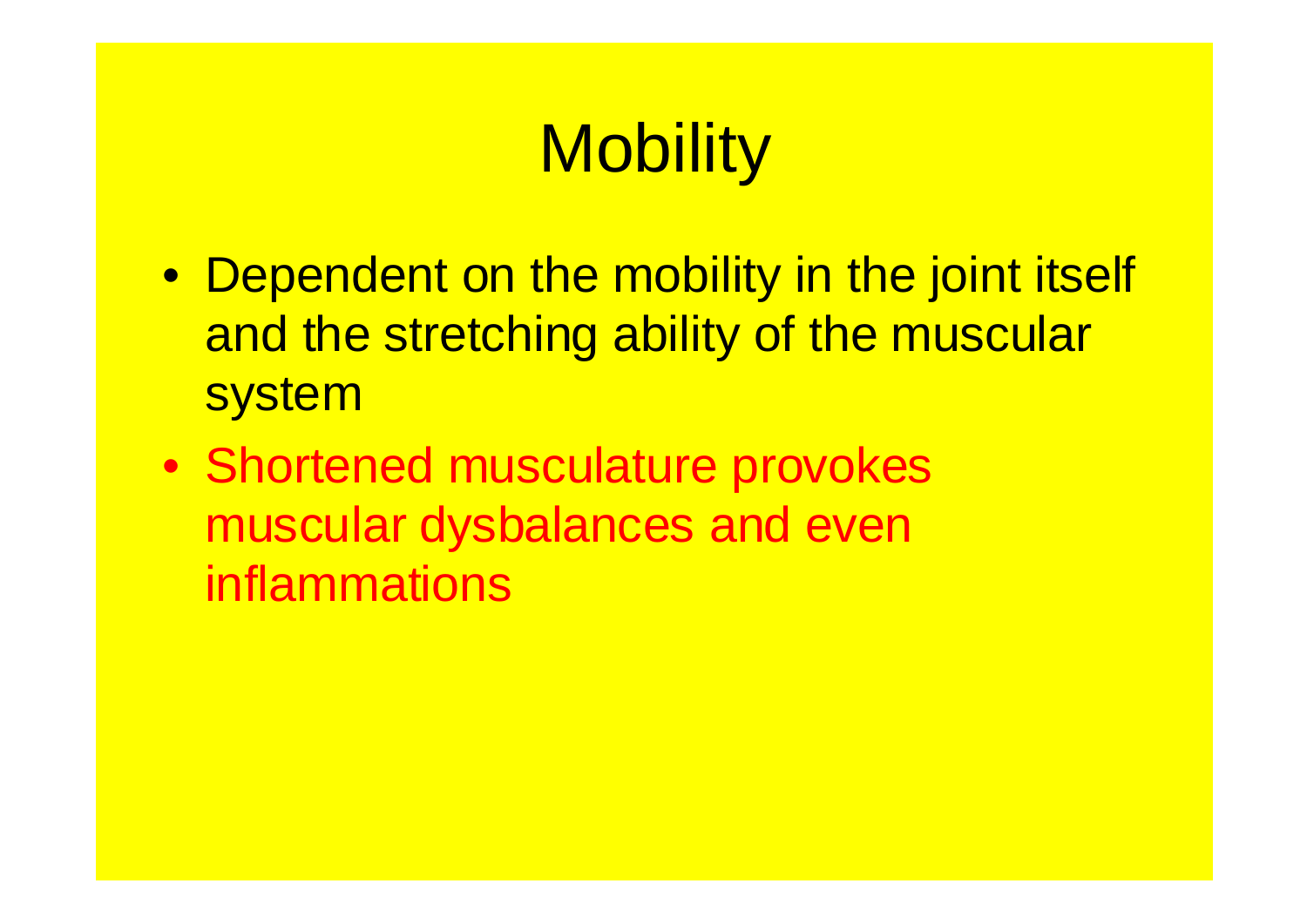

## DEFICIENCIES

- Strength of the trunk especially the straight musculature of the back
- Strength training technique: squat and jumping techniques
- gymnastics
- Flexibility functional muscle tests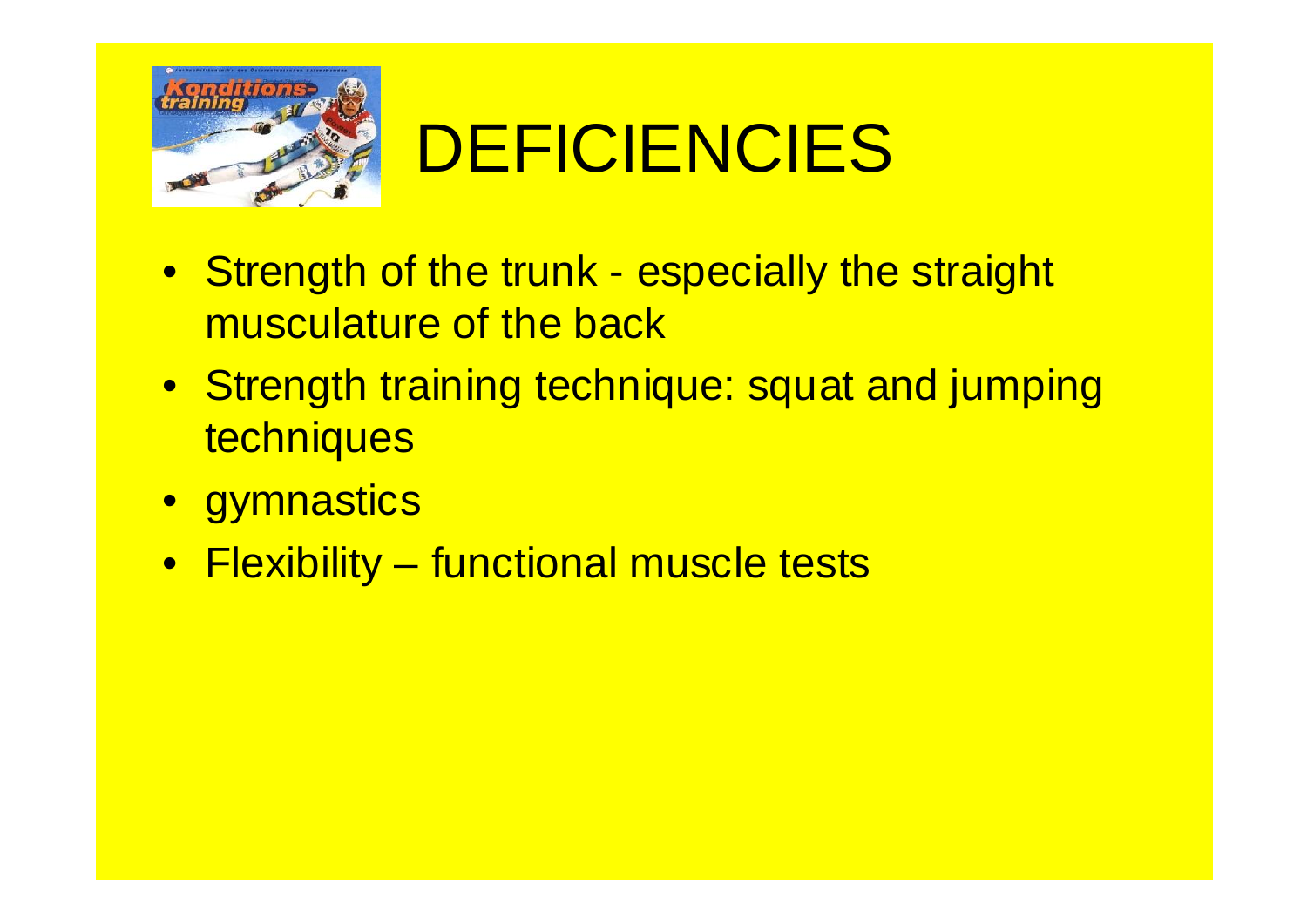## Basic literature

- Pernitsch, Staudacher: "Konditionstraining im alpinen Skirennlauf"
- "Koordinationstraining" Ski Austria und ÖFB
- "Sportmotorische Testbatterie" 10-14 Jahre

you can order it: Österreichischer Skiverband Olympiastrasse 10, 6020 Innsbruck; Tel. +4351233501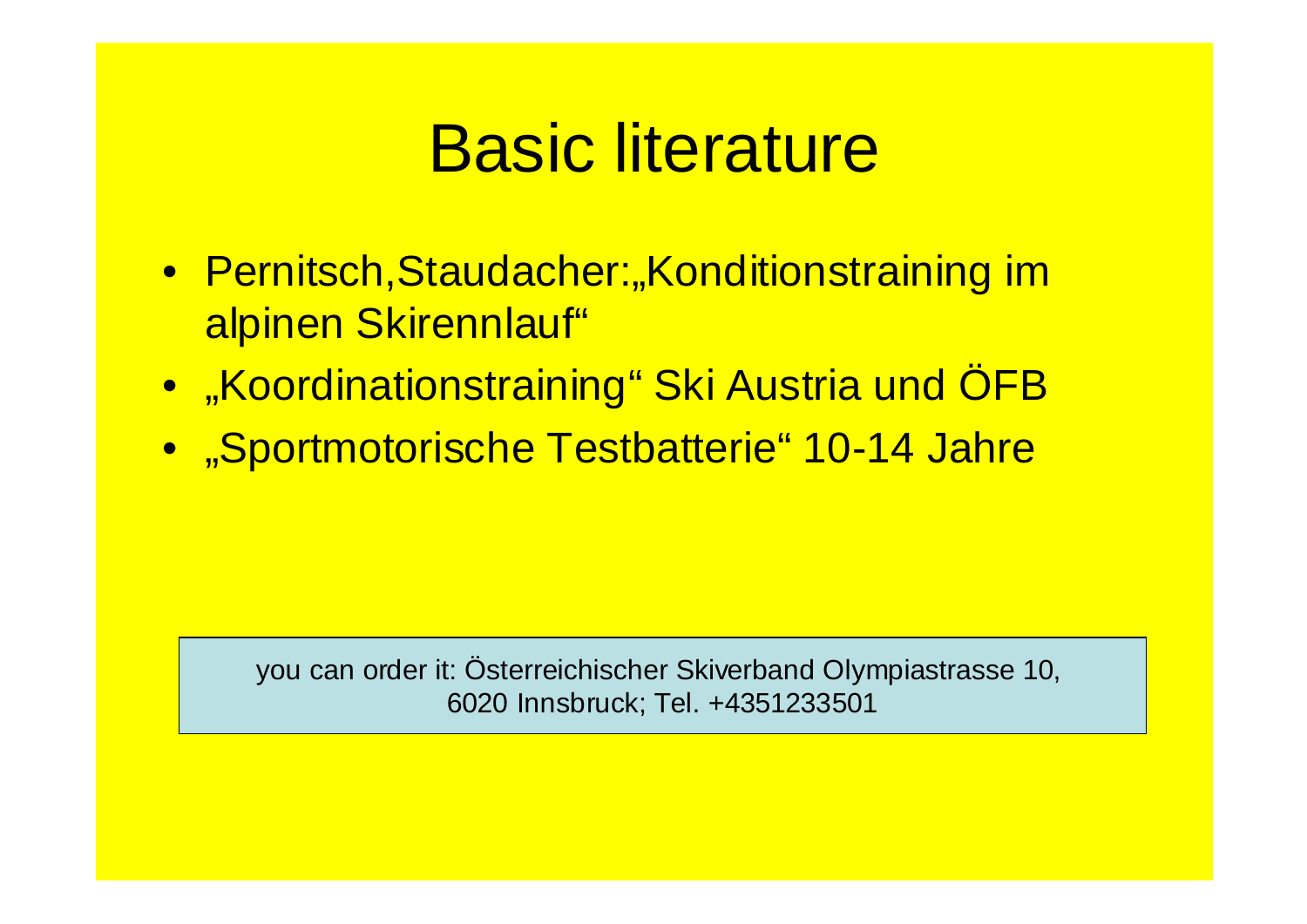

- Target group: coaches
- General principles
- 3 parts including examples: Training content (K, S, A, B, Koo) Training sessions week-, period and year plan

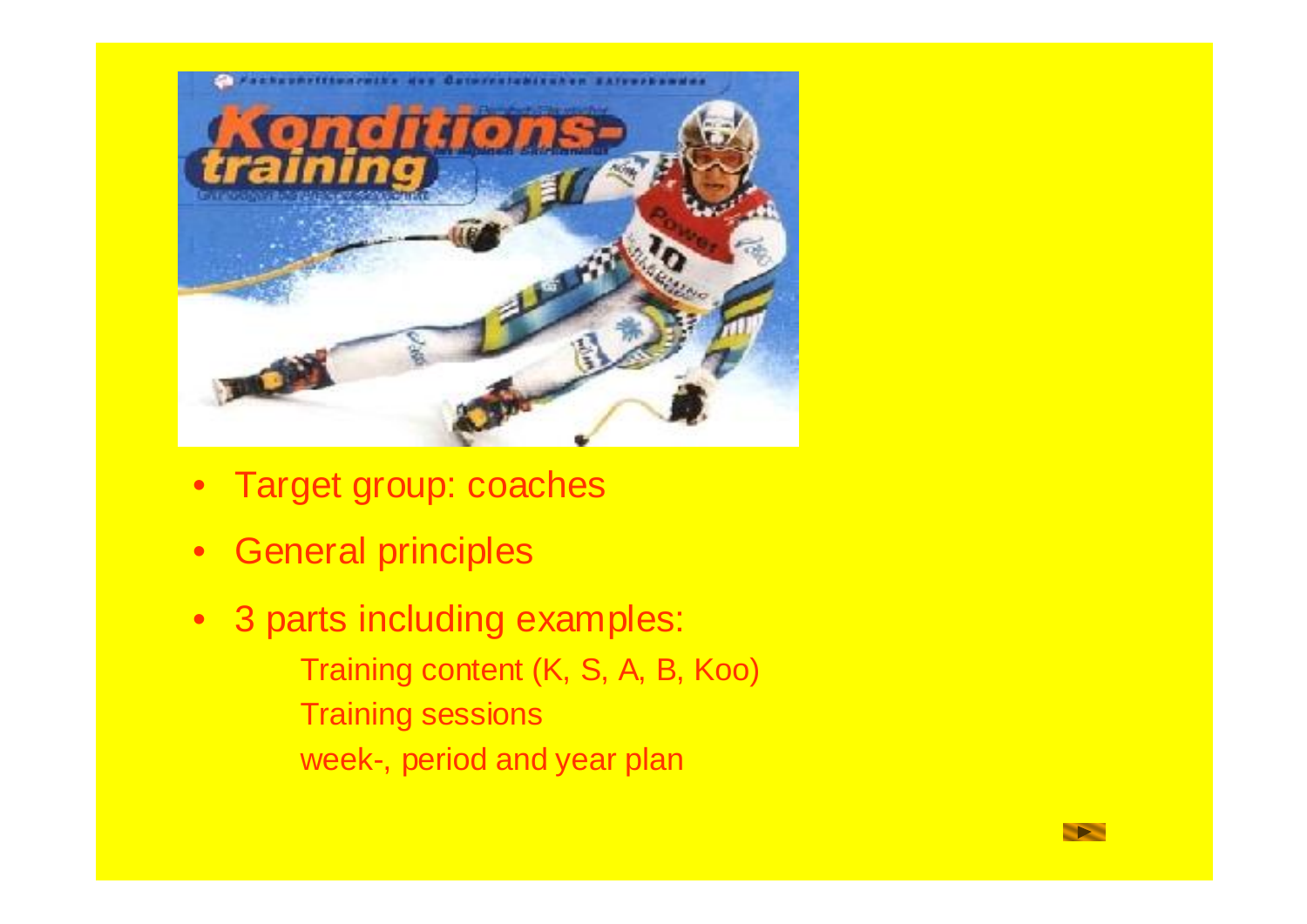## "Koordinationstraining"

- More than 200 exercises on film and foto
- "Coaches corner"
- Theoretical background
- Dignostic part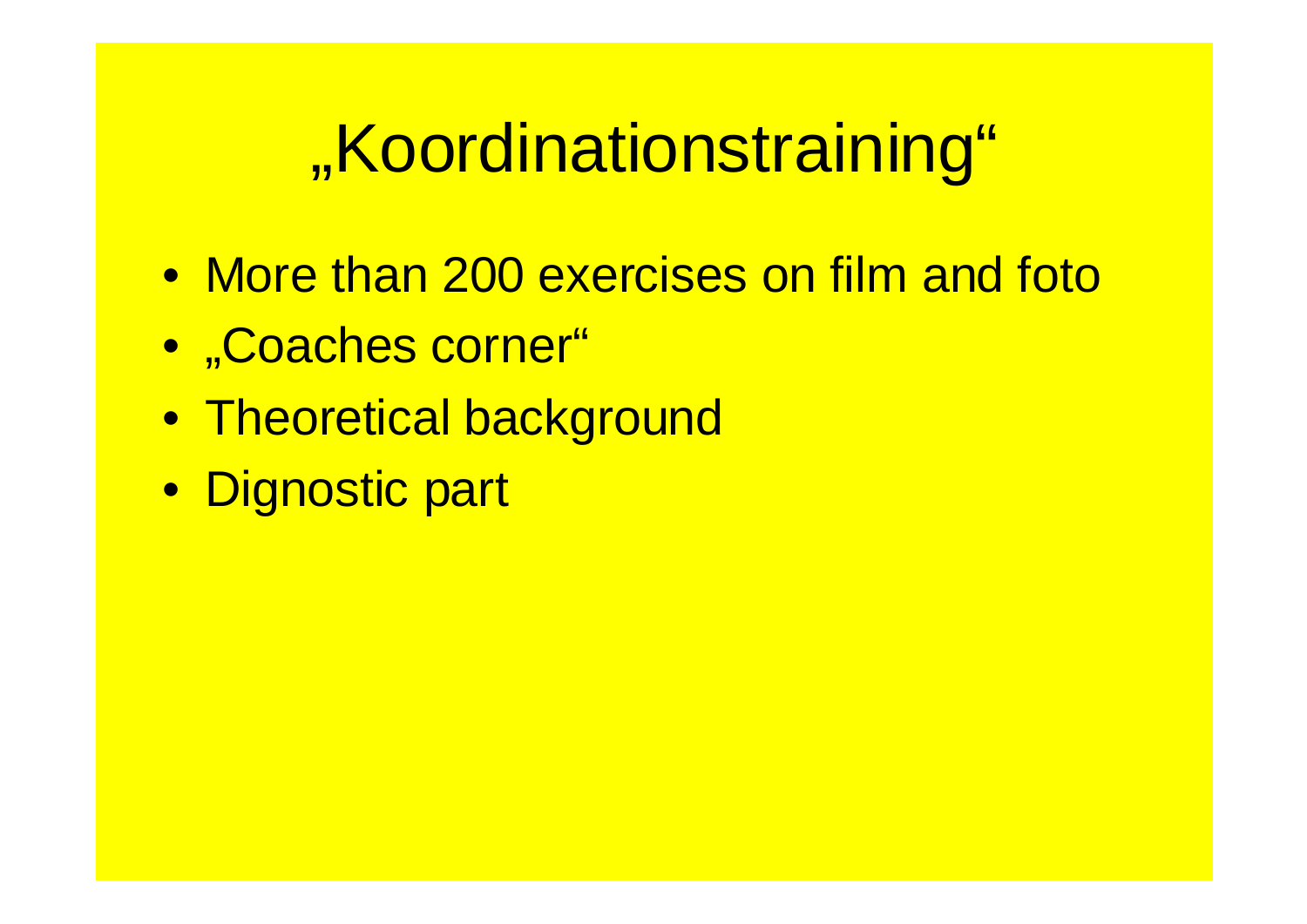| $111$<br>BK in unterschiedlichen<br><b>Tiefpositionen</b> | $\mathsf{x}$                                                                                              | Datei:<br>Neu                                                                                                                  |
|-----------------------------------------------------------|-----------------------------------------------------------------------------------------------------------|--------------------------------------------------------------------------------------------------------------------------------|
|                                                           |                                                                                                           |                                                                                                                                |
| Position                                                  | Kriebeuge in hoher, mitterer & tiefer                                                                     | Öffnen/Speichern:<br>Öffnen<br>Speichern                                                                                       |
|                                                           |                                                                                                           | Seitentitel:<br>Ok<br>-- Seitentitel --                                                                                        |
| $\overline{2}$<br>Sitz stabil 1<br>Beckenaufrichtung      | $\mathsf X$<br>Fersendruck, Armdruck unterstützt die                                                      | Seitenlayout anpassen:<br>eine Übung pro Blatt<br>zwei Übungen pro Blatt<br>· drei Übungen pro Blatt<br>vier Übungen pro Blatt |
| 3<br>Unterlage                                            | $\boldsymbol{\mathsf{x}}$<br>Handstütz rücklings auf erhöhter<br>Kleingeräte als Erhöhungshiffe verwenden | · Hochformat<br>Querformat                                                                                                     |
|                                                           |                                                                                                           | Seiten hinzufügen/blättern:<br>Seite hinzufügen<br>$ \ll$<br>$\geq$<br>$\alpha$<br>$\rightarrow$                               |
|                                                           |                                                                                                           | Trainingsplan ausdrucken:                                                                                                      |

**TRAINERECKE** 

 $\sqrt{2}$ 



? Hilfe ?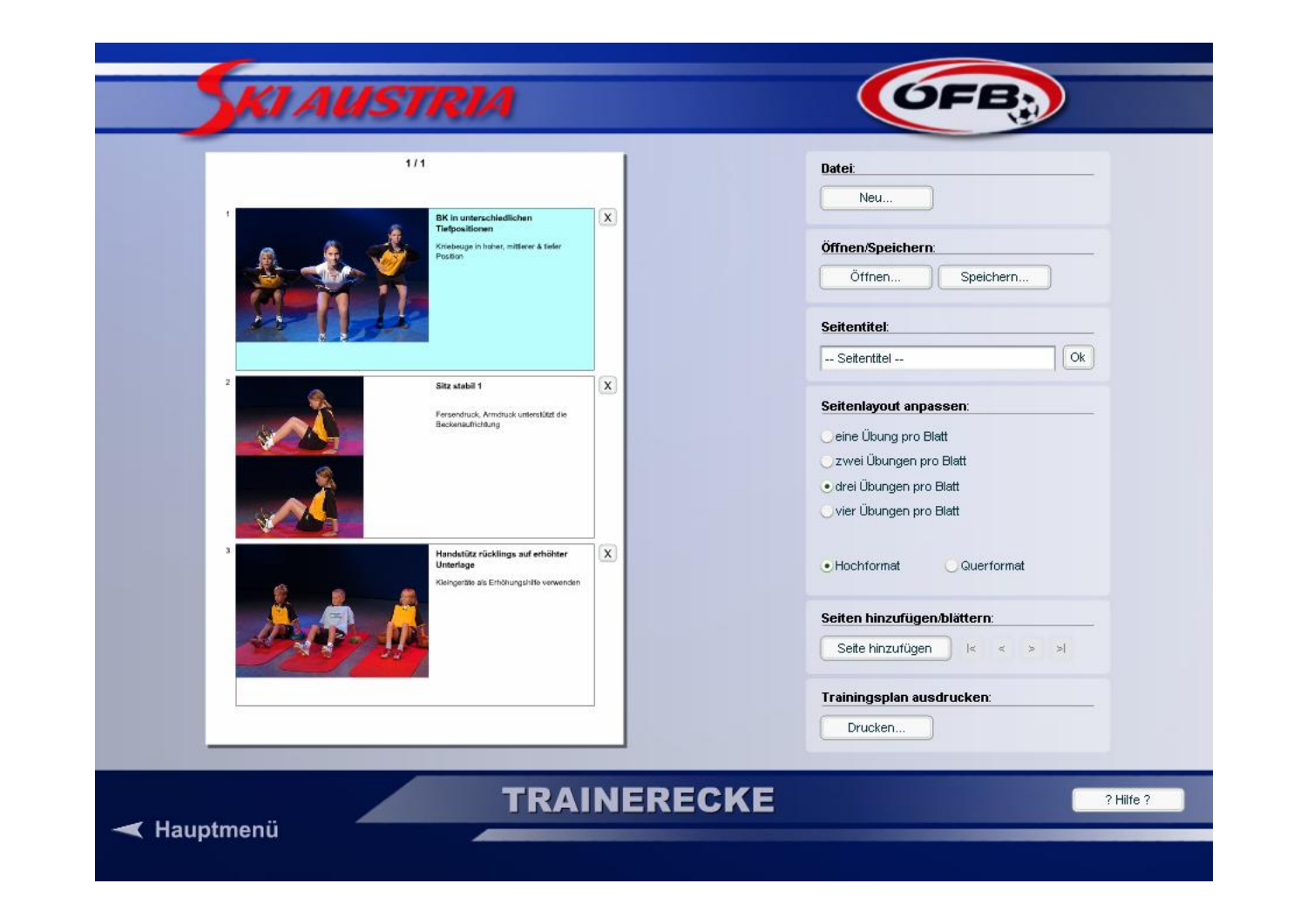#### 9 sport motor tests standardized with tests with 8000 pupils

- Hurdles Bumerang Test
- Jump and reach
- Stand and reach
- Standing long jump
- Gattertest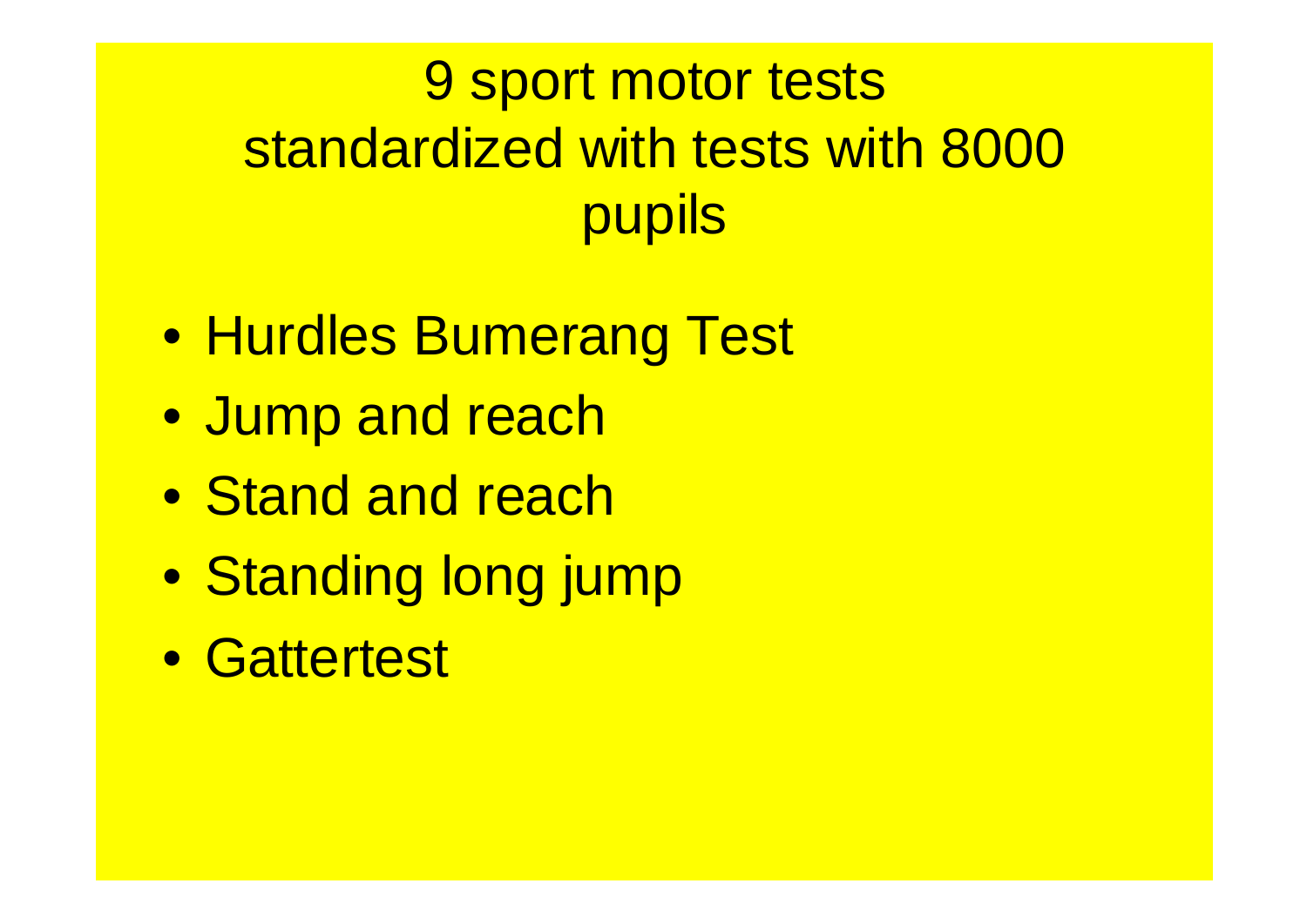- Abdominal test
- Back test
- 45 sec. Jump
- Cooper test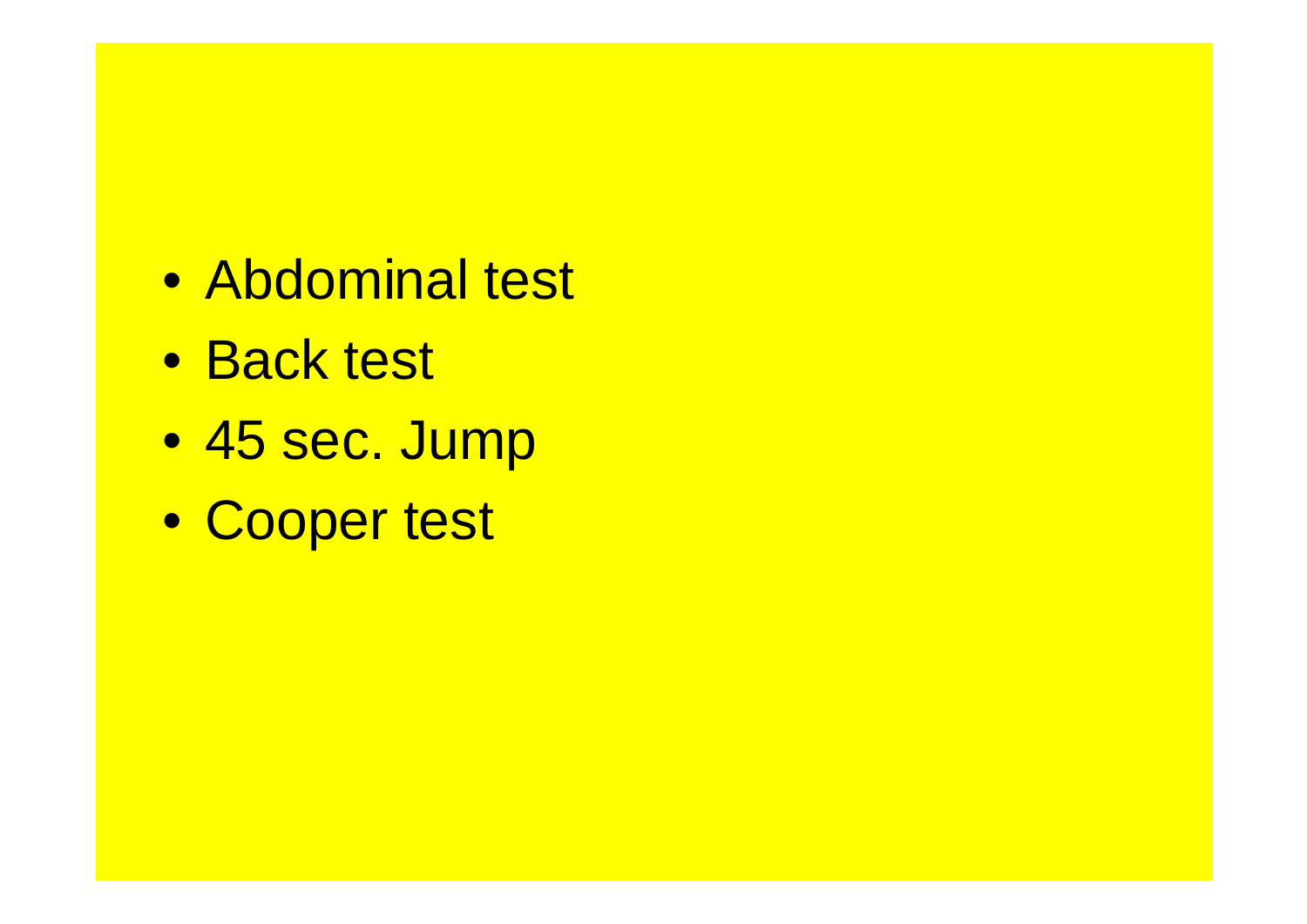

## **NORM FIGURES**

| <b>Jahre</b>      | 14                 | 15                | 16                | 17                | 18                | 19                |
|-------------------|--------------------|-------------------|-------------------|-------------------|-------------------|-------------------|
| sehr gut          | 2,41 u. mehr       | $256 u$ mehr      | 2,71 u. mehr      | $286 u$ mehr      | 296 u. mehr       | $3,01$ u mehr     |
| gut               | $226 - 240$        | $241 - 255$       | $256 - 270$       | $2,71 - 285$      | $281 - 295$       | $2,86 - 3,00$     |
| befriedigend      | $1,96 - 2,25$      | $211 - 240$       | $226 - 255$       | $2,41 - 270$      | $251 - 280$       | $2,56 - 285$      |
| genügend          | $1,81 - 1,95$      | $1,96 - 210$      | $211 - 225$       | $2,26 - 2,40$     | $236 - 250$       | $2,41 - 2,55$     |
| nicht<br>genügend | 1.80<br>u. weniger | 1.95<br>u veniger | 210<br>u. veniger | 2.25<br>u veniger | 2.35<br>u veniger | 2.40<br>u veniger |